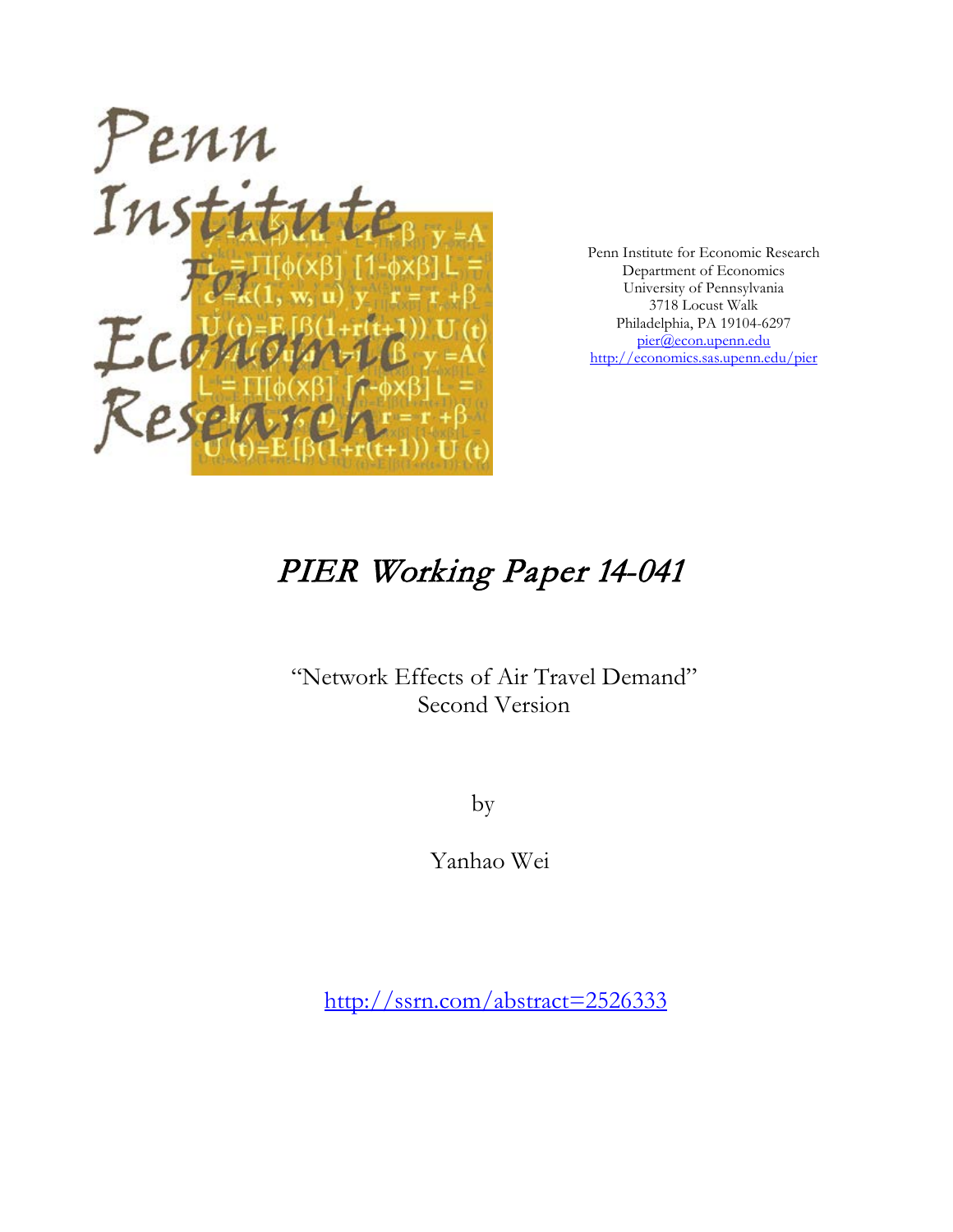# NETWORK EFFECTS OF AIR-TRAVEL DEMAND

### YANHAO WEI

Abstract. As demand increases, airline carriers often increase flight frequencies to meet the larger flow of passengers in their networks, which reduces passengers' schedule delays and attracts more demand. Focusing on the "network effects", this paper develops and estimates a structural model of the U.S. airline industry. Compared with previous studies, the model implies higher cost estimates, which seem more consistent with the unprofitability of the industry; below-marginalcost pricing becomes possible and appears on many routes. I also study airline mergers and find that the network effects can be the main factor underlying their profitability.

Keywords: Network effects, airline networks, differentiated product markets, airlines, merger.

#### 1. INTRODUCTION

Major airline carriers in the U.S. nowadays operate large-scale networks, as illustrated in Figure 1. In a carrier's network, cities (nodes) are connected by direct services (links). In the post-deregulation industry, airlines in the long term compete on network structure, which includes choosing the hub locations, and in the short term compete on price, aircraft size and flight frequency.<sup>1</sup> Within a network, flows of passengers vary across links and higher flows are mostly satisfied with higher flight frequencies; meanwhile, higher frequencies reduce passengers' schedule delays and imply better quality of service (see, for example, Wei and Hansen (2005), Givoni and Rietveld (2009)). This suggests that the value of a link, and more generally the

The research has greatly benefited from conversations with Uli Doraszelski, Joe Harrington, Jean-François Houde, Katja Seim, Holger Sieg and Xun Tang. Useful feedback was provided by seminar participants at the economics department and Wharton School of the University of Pennsylvania. <sup>1</sup>The framework has been common in the transportation research literature. For example, Alder (2001) assumes a two-stage game in which carriers choose hub-and-spoke networks in the 1st stage and compete on price, frequency and aircraft size in the 2nd stage; Wei and Hansen (2007) and Abdelghany and Abdelghany (2012) have discussions on the difference between a carrier's strategiclevel decisions such as choosing the network structure and planning-level decisions such as schedule development.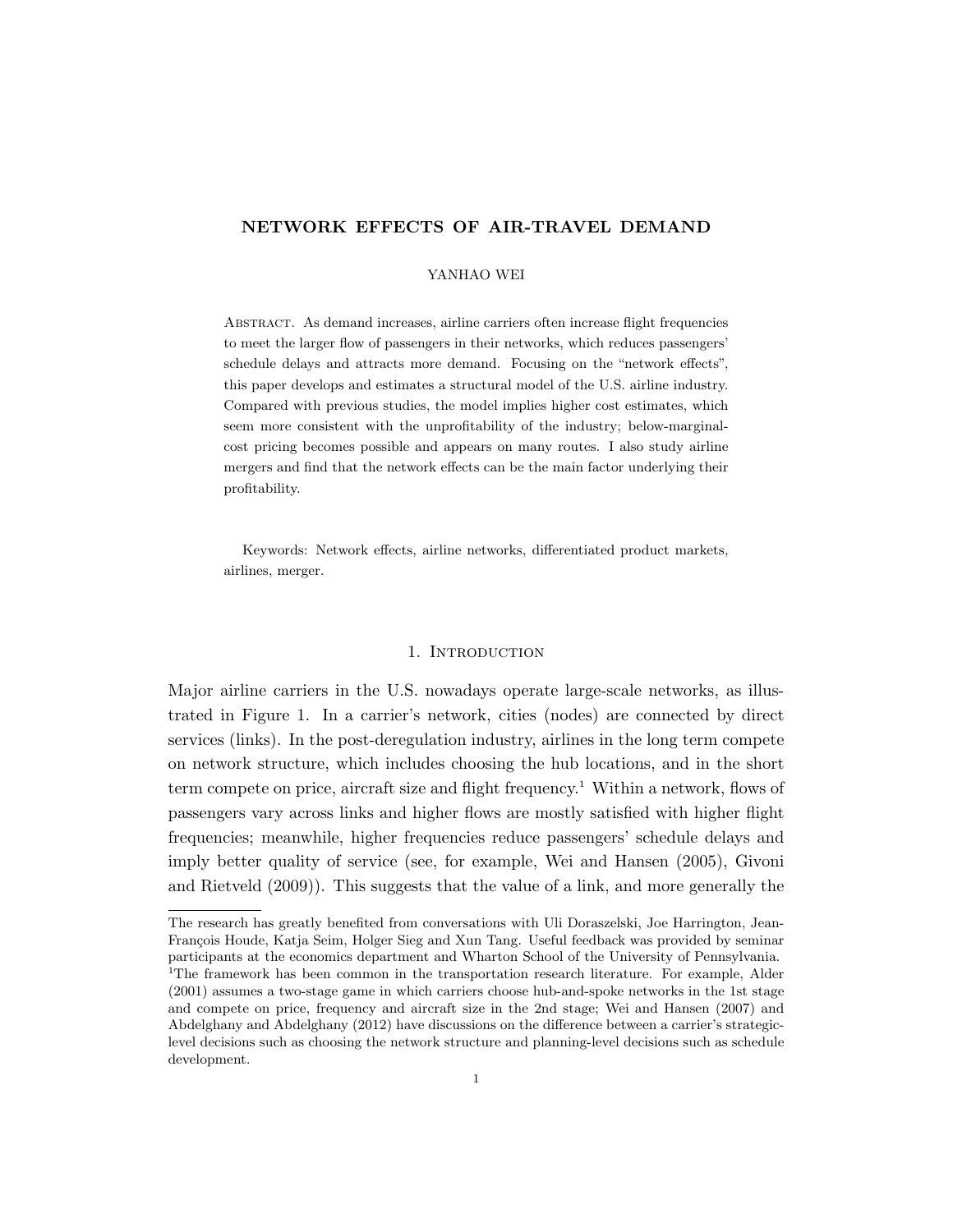value of the network, increase with the number of passengers, which can be viewed as "network effects" of demand.<sup>2</sup>

There is a considerable literature on estimating the demand and cost structure of the industry.<sup>3</sup> Very little attention, however, has been paid on the network effects and the mechanism behind it. Focusing on network effects, this paper develops and estimates a structural model that extends the standard empirical framework of differentiated products markets, and provides new insights into our understanding of the airline industry.

The model specification builds on the recent discrete-choice applications in the airline literature, which include Berry, Carnall and Spiller (hereafter BCS) (2006), Peters (2006), and Berry and Jia (2010). Potential passengers choose which route to fly, where a route is constructed by one or more links (i.e. non-stop route and connection route). Network effects are introduced by allowing the flow on any link to affect the demand on all the routes that utilize the link. For example, in Philadelphia, how frequently planes take off for Atlanta affects not only a passenger whose destination is Atlanta, but also a passenger that is going to make a connection in Atlanta. Meanwhile, all these passengers add to the flow between the two cities, which is a likely determinant of the frequency. Furthermore, the fact that one link usually serves multiple routes implies that an increase in the demand on one route can have positive demand effects on all the link-sharing routes. Because how routes overlap depends on the structure of the networks (e.g. hub-and-spoke v.s. point-to-point), the network effects will also depend on the network structure in general.

I estimate the model with data from the Airline Origin and Destination Survey (DB1B), which is a 10% sample of airline tickets from the reporting carriers in the U.S. The identification could, in principle, face a problem similar to the "reflection" described in Manski (1993), which can be illustrated by the extreme case of a purely point-to-point network, where each route is isolated. In such a network, flow and demand coincide, thus the network effects would be the influence of the demand on itself. Similar to the use of social networks to resolve the reflection problem (see Bramoullé et al.  $(2009)$ ), the identification of the network effects in this paper

<sup>&</sup>lt;sup>2</sup>While focusing on the frequency mechanism, I do want to acknowledge other sources of network effects. For example, carriers may have incentives to introduce new services such as wifi access on their busiest links first, because doing so creates more word-of-mouth. Carriers also respond to higher demand by using larger aircrafts, which are usually considered more comfortable and safer. <sup>3</sup>See, for example, Caves et al. (1984), Brueckner and Spiller (1994), Berry, Carnall and Spiller (2006), Berry and Jia (2010).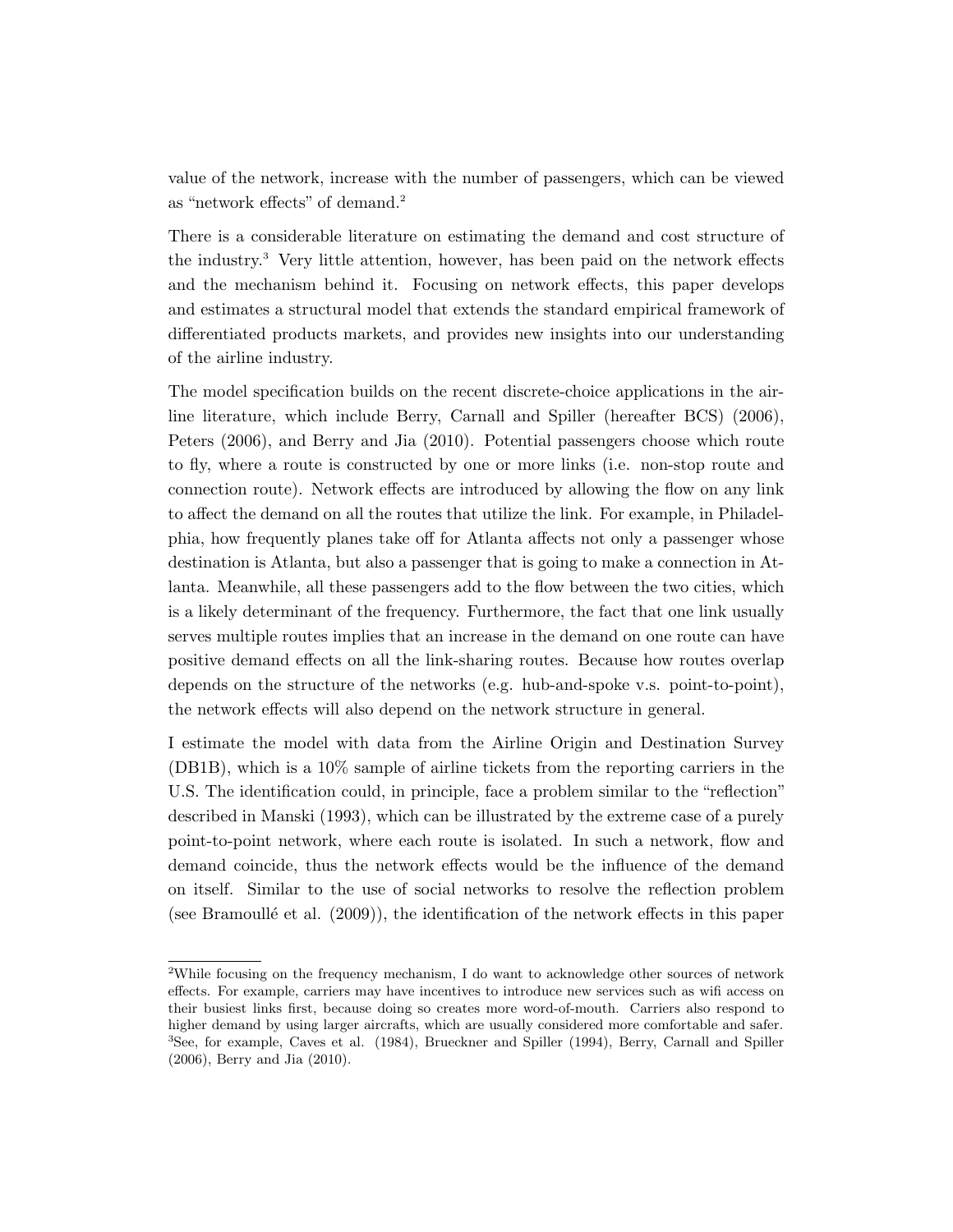

Figure 1. Networks of five major carriers in 2012Q4-2013Q1, restricted to the 100 most-visited cities in the U.S. Links represent direct services between cities. Coordinates are longitude and latitude.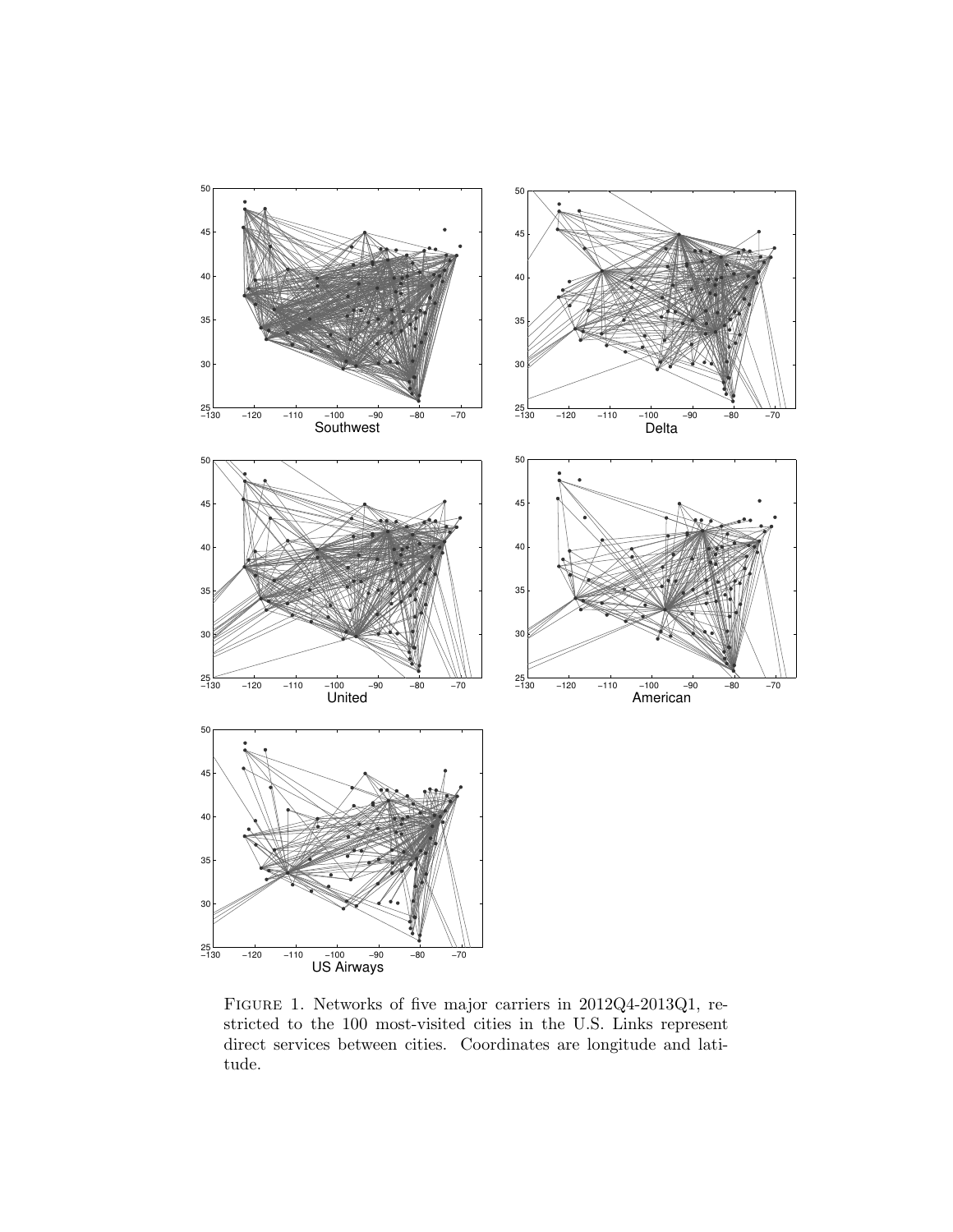requires some asymmetry between the two ends of influence. Fortunately, the huband-spoke structure provides lots of such asymmetry, as the demand on a route is generally different from the flows on its links.

With network effects, the model implies much higher price elasticities of demand than a model without network effects. The intuition is clear: if a carrier increases prices, the demand will decrease, which would decrease the demand further if there are network effects. As a result, the model implies substantially higher marginalcost estimates compared with previous studies. I find these estimates consistent with the relative unprofitability of the U.S. airline industry, as indicated by the financial reports of the major carriers.

Apart from the overall level of marginal costs, network effects also have implications for other aspects of the cost structure. First, economies of density are found to be both greater and more prevalent than in a model without network effects. Second, due to network effects, it is possible for carriers to find it optimal to price some routes below their marginal costs. Although the carrier cannot break even on a route with a price below marginal cost, the additional flow brought by the low price helps stimulate demand for the other routes in the network. My estimates suggest that the majority of connection routes<sup> $4$ </sup> in the U.S. are priced below marginal cost. Interestingly, when Delta reduced the capacity at its Cincinnati hub in 2005, it claims that "connecting traffic is the least profitable for the airline."<sup>5</sup>

Since its deregulation, mergers have not been uncommon in the airline industry. When two carriers combine their networks, it is likely that the merged network will be both more densely flown and larger than either of the pre-merger networks. The increases in flow stimulate demand through network effects, and the larger network creates connection routes to serve more city-pair markets. Such considerations would be absent in a standard merger analysis that only considers the market power effect.<sup>6</sup> Through simulations, I find that it is possible for *both* price and demand to increase in a merger, allowing it to be fairly profitable. This result seems to fit what happened in the 2010 United-Continental merger, in which both the overall demand and price of United-Continental had increased relative to the industry averages. It also provides a possible explanation for the recurrent merger practices in the industry.

<sup>&</sup>lt;sup>4</sup>In this paper connection routes only include one-stop non-codeshared routes. See Section 2 for details.

<sup>5</sup>Business Courier, September 7, 2005.

<sup>6</sup>For example, Peters (2006) focuses on the price changes caused by increases of market power in airline mergers.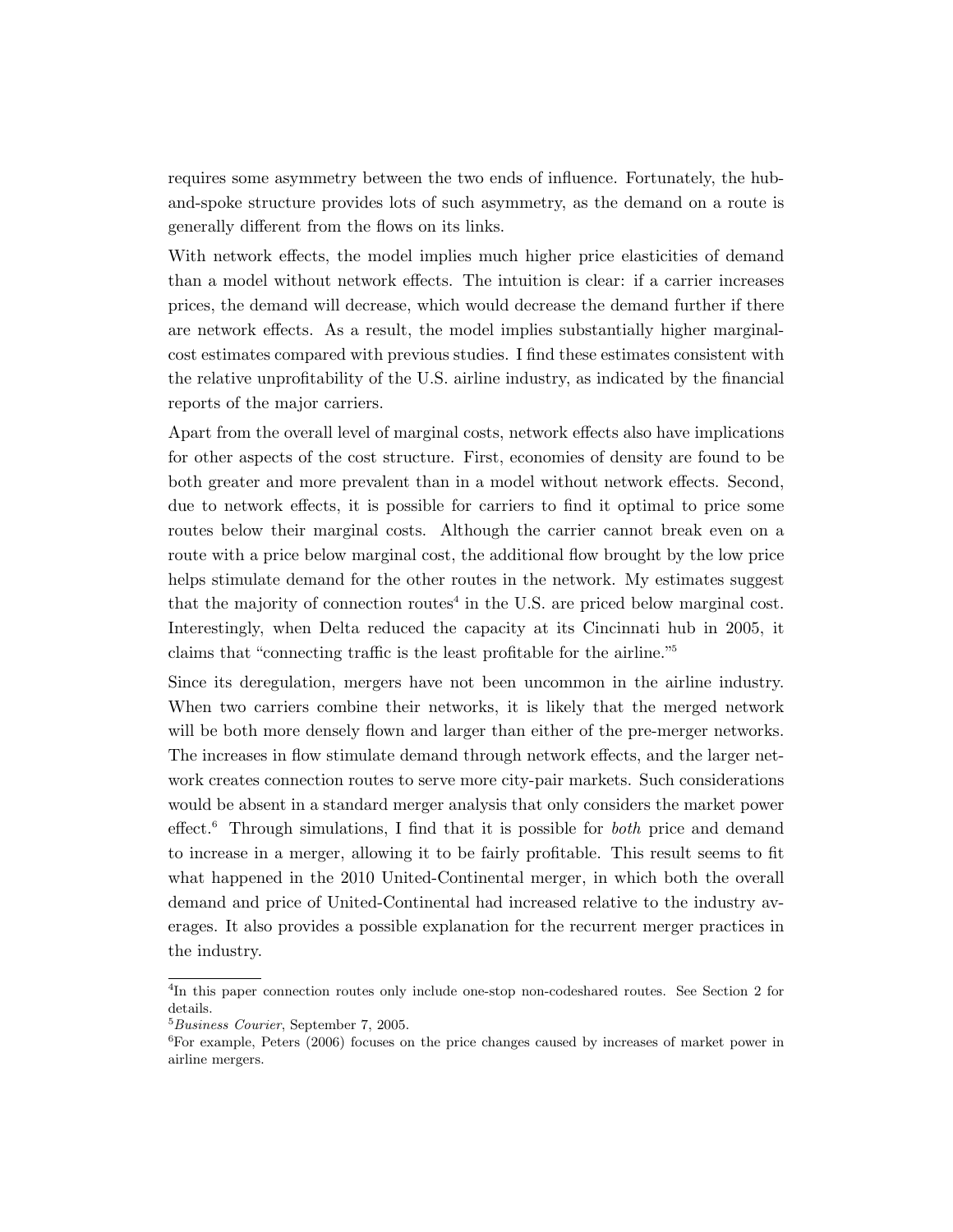The paper is organized as follows. Section 2 introduces the model. Section 3 outlines the estimation method. Section 4 gives a brief description of the data and presents the estimation results along with some of their implications. Section 5 uses the estimated model to study airline mergers. Section 6 concludes.

# 2. Model



Figure 2. Example of Networks. Carrier 1's (carrier 2's ) links are represented by the solid (dashed) lines.

2.1. Networks. There is a set of carriers and a set of cities. A city is characterized by its location, population, whether it is tourist destination, etc. We use  $N$  to denote the networks. If a carrier c offers direct flights from city t to  $t'$ , we will say that *link tt'c* belongs to the networks, or  $tt'c \in N$ . Since it is very rare that a carrier serves only one direction between two cities (e.g. flights from Philadelphia to Los Angeles but not the reverse),  $tt'c$  and  $t'tc$  will be regarded as the same link. In other words, the networks are non-directed. We will also use  $s$  to denote a generic link more compactly.

Figure.2 illustrates a simple case of two carriers. The links of carrier 1 are drawn in solid lines, while the links of carrier 2 are drawn in dashed lines. For example, we have  $t_1t_4c_1, t_4t_1c_1 \in N$  but  $t_1t_4c_2, t_4t_1c_2 \notin N$ .

A route carries a passenger from her origin city to her destination through a sequence of links. The links are commonly called the segments of the route. More formally, a nonstop route of carrier c that connects city t and t' is  $\{tt'c\}$ , provided that  $tt'c \in N$ ; while a one-stop route of carrier c that connects city t and t' is  $\{\tilde{t}\tilde{t}c, \tilde{t}t'c\}$  for some connection city  $\tilde{t}$ , provided that both the links are in N. We will also use j to denote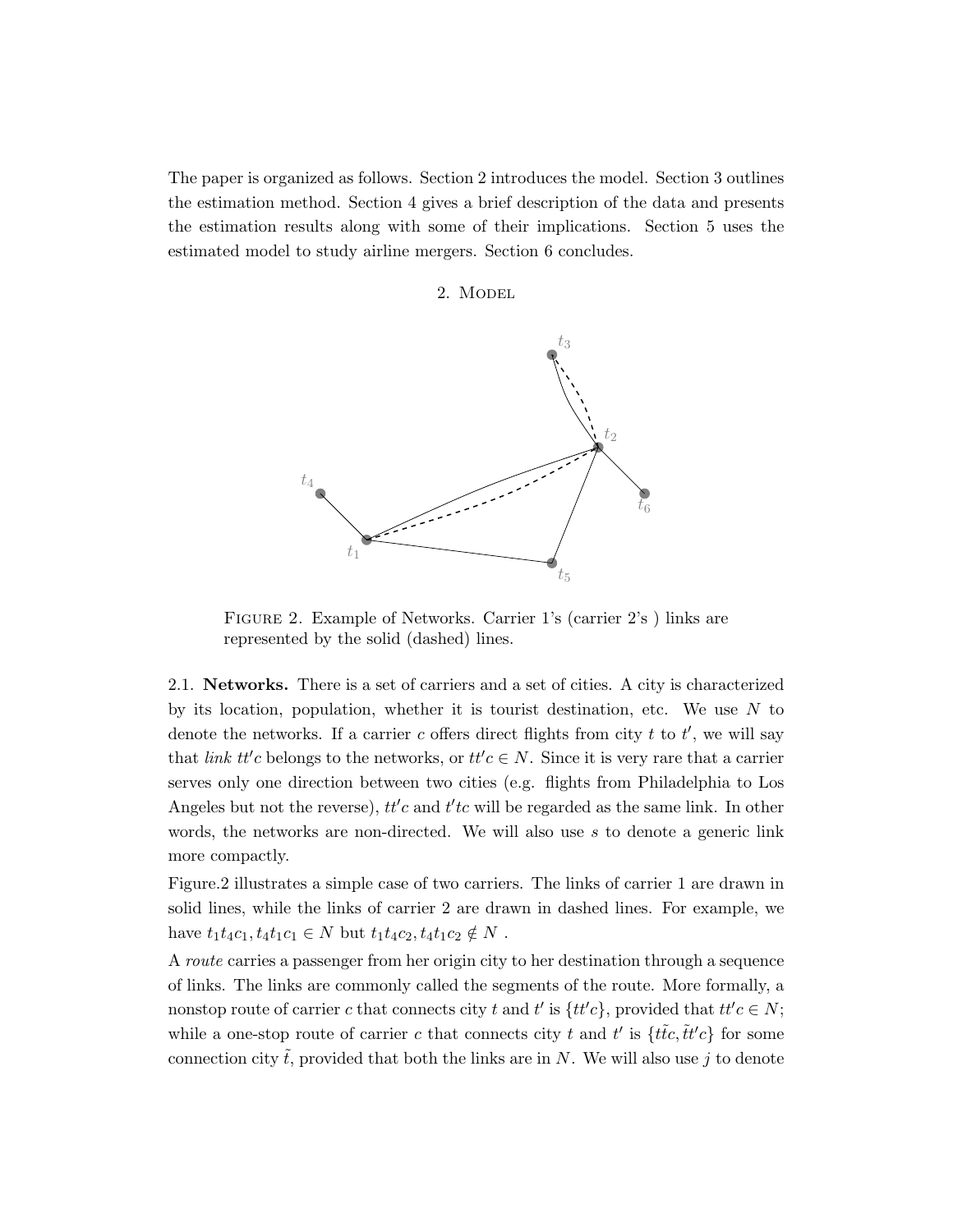a generic route more compactly, and  $s \in j$  to denote that one of the links of j is s. Since links have been defined as non-directed, so are the routes. In other words, the reverse of a route will be regarded as the same route.

In general, a route may have more than one stop, and it can also be code-shared, i.e. operated by different carriers on different segments. According to the Airline Origin and Destination Survey (DB1B), only about 1% of the passengers in the U.S. traveled on routes with more than one stop or routes that are code-shared. For simplicity, I will not consider these types of routes.

For the demand model which I will later describe in detail, a city-pair is regarded as a market, and the routes connecting the two cities are the "products" in the market.<sup>7</sup> Given the demand, i.e. the number of passengers traveling on each route, the flow on a link is simply the sum of the passengers across the routes which use the link. More formally, let  $q_j$  be the demand for j, then the flow on s is

$$
F_s = \sum_{j:s\in j} q_j
$$

For example, in Figure 2, in market  $\{t_1, t_2\}$  there are 3 products in total:  $\{t_1t_2c_1\}$ ,  ${t_1t_2c_2}$  and  ${t_1t_5c_1, t_5t_2c_1}$ . The flow on link  $t_1t_2c_2$  is the sum of the demand on two routes serving different markets:  $\{t_1t_2c_2\}$  and  $\{t_1t_2c_2, t_2t_3c_2\}$ .

# 2.2. Demand.

2.2.1. Passenger Choice. For exposition, a city-pair market m will be fixed throughout this subsection. The "products" in the markets are the routes that connect the two cities. The products are differentiated by travel length, price, frequency, and so forth. The (indirect) utility of taking route  $j$  of individual  $i$  is

(2.2) 
$$
u_{ij} = \beta' x_j - \alpha p_j + f_j + \xi_j + \varepsilon_{ij}
$$

where  $x_j$  is a vector of observed characteristics of the route,  $p_j$  is the price,  $f_j$  is a measure the frequency on route  $j$  but can also be more generally seen as a measure of network effects, and  $\xi_i$  is a route-specific fixed-effect that captures unobserved (to us) characteristics of the route. As functions of the city characteristics and networks,

<sup>&</sup>lt;sup>7</sup>In many previous discrete-choice applications in the airline literature, markets have been defined as ordered city pairs and products are the directed routes or round-trip routes flying from one city to another. The main reason for such specification is that it allows the presence of a carrier at the origin to affect the demand on a route. While it is not conceptually difficult to apply these extensions, it will considerably increase the number of products and the computational burden when we want to treat frequency as endogenous.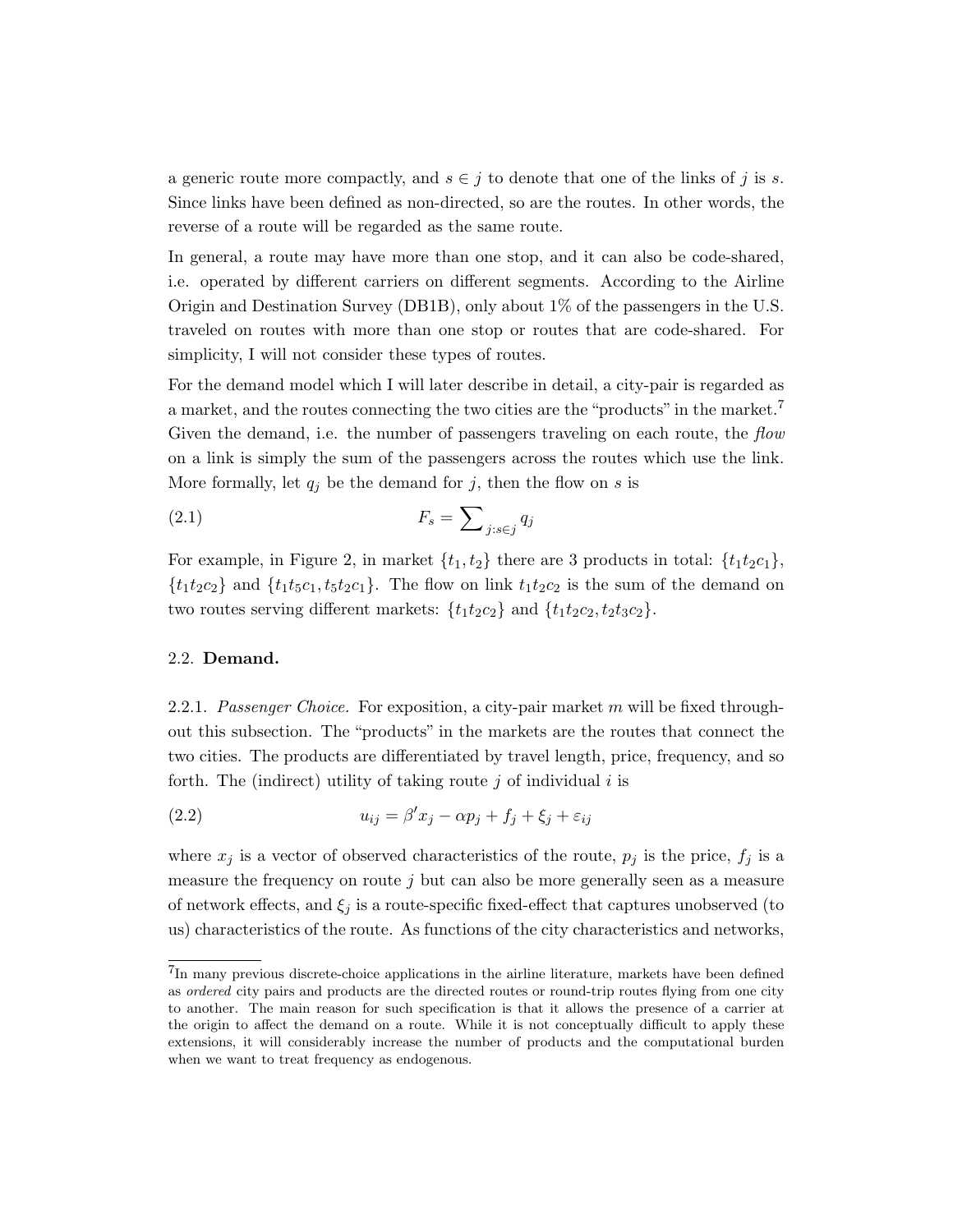$x_j$  will include the carrier identity, the length of the route, a dummy for nonstop, etc.; the details are provided in the data section.

In the frequency mechanism, the consumer demand for a route is affected by the flight frequencies, which adjust to the flows on segments of the route. Accordingly, I specify that for a non-stop route  $j = \{s\},\$ 

$$
(2.3) \t\t f_j = \gamma_1 \log(F_s)
$$

where  $F_s$ , as already defined, is the flow on link s. The logarithm specification is motivated by the diminishing reduction of delay as flight frequency increases.<sup>8</sup> A different motivation of the logarithm specification comes from treating a route as the nest of its flights, whose details are given in the appendix.

As to the network effects on a one-stop route, I will use a constant-elasticity-ofsubstitution (CES) function to account for the effects of the flows on both of the links. For  $j = \{s, s'\},\$ 

(2.4) 
$$
f_j = \gamma_2 \log \left[ \left( \frac{F_s^{\tau} + F_{s'}^{\tau}}{2} \right)^{1/\tau} \right]
$$

It reduces to (2.3) when the two flows are equal. Note that CES is flexible in accommodating the differential effects of the larger and smaller of the two flows: when  $\tau > 1$ , what matters most is the larger of  $F_s$  and  $F_{s'}$ ; when  $\tau = 0$ , what matters is the sum; when  $\tau$  < 0, what matters most is the smaller flow. One probably would expect  $\tau < 0$  to be the case because, acting like a bottleneck of the route, it is usually the link with lower frequency that causes the delays.

Note that though the specifications are motivated by the frequency mechanism, they can capture other possible sources of network effects as well. For example, to meet increases in demand, carriers can either increase flight frequency or increase aircraft size. Givoni and Rietveld (2009) shows that, while the priority has been given to frequency, both means are being used in practice. Hence more dense links tend to fly larger aircrafts, which may give rise to network effects as well because they are usually considered safer and more comfortable.

To complete the demand model, I specify that the idiosyncratic preference  $\varepsilon_{ij}$  follows the distributional assumption necessary to generate the nested logit probabilities (McFadden (1981)) where all the routes in the market are nested against an "outside

<sup>&</sup>lt;sup>8</sup>For instance, when there is only 1 flight per day between two cities, adding one more flight per day will reduce the average interval between flights by 12 hours. However, when there are already 10 flights per day, adding one more flight will not do much.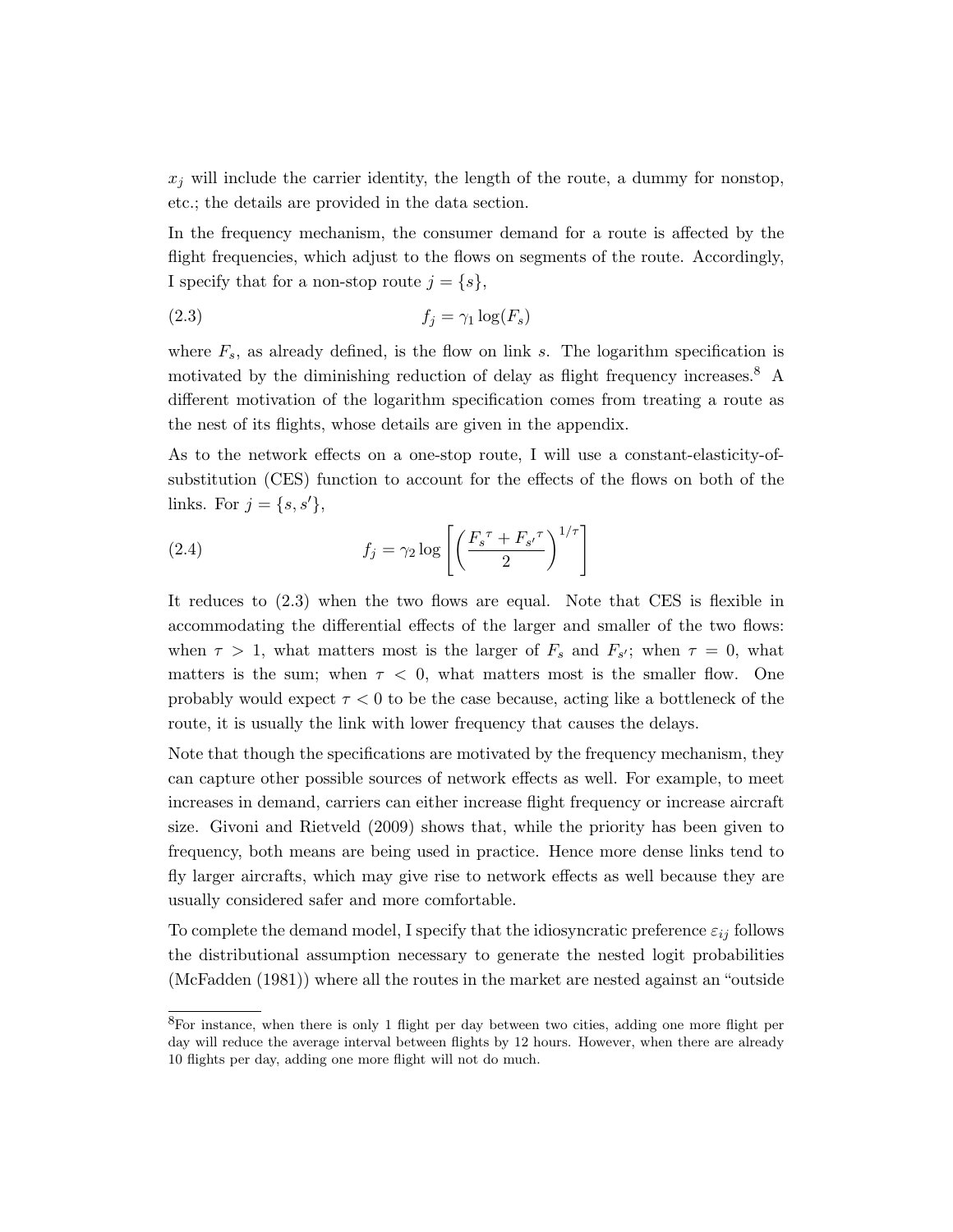good" of not flying. With  $\lambda$  being the nesting parameter, the demand for route j is then

(2.5) 
$$
q_j = M \frac{D^{\lambda}}{1 + D^{\lambda}} \cdot \frac{e^{(\beta' x_j - \alpha p_j + f_j + \xi_j)/\lambda}}{D}
$$

where M is the size of the market and

$$
D \equiv \sum_{k:k \in m} e^{(\beta' x_k - \alpha p_k + f_k + \xi_k)/\lambda}
$$

where the summation is across all the routes in market  $m$ . The "demand" of the outside good is

$$
(2.6) \t\t q_0 = M \frac{1}{1 + D^{\lambda}}
$$

Given the presence of network effects, demand is determined jointly by the discretechoice model and the flow-demand relation (2.1). More formally, fix the city characteristics, N and  $\xi$ . (2.2)-(2.5) describe a discrete-choice model that implies a vector of demand for any price  $p$  and flow  $F$ , where  $F$  can be either exogenously given or given by a vector of quantities q as in  $(2.1)$ . In the later case, we may write the discrete-choice model as a function  $\Psi(p,q)$ . The demand predicted by our model is then a fixed point of  $\Psi(p, \cdot)$ .

In the appendix I show the uniqueness of fixed point under a restriction on  $\gamma$ . Unfortunately the uniqueness may not be guaranteed in general. However, I have not encountered multiplicity in my estimation and counterfactual analysis. It is also worth noting that the estimation, which will only rely on the local optimality of the carriers' pricing behaviors (i.e. first-order conditions), does not necessarily requires the uniqueness. This is explained in the supply subsection below.

2.2.2. Network Effects. Network effects are embedded in the notion of fixed point. An increase in the demand (e.g. caused by a price drop) on route  $j$  will increase the flows on its links and thus  $f_j$ , which increases the mean utility of j. This is the case even when j is an isolated route. If route j is within a network, the increase in the demand for  $j$  will also increase the mean utility for any of the link-sharing "peer" routes, i.e.  $\{k \mid \exists s \text{ such that } s \in k \text{ and } s \in j\}$ . Of course, the subsequent increase in the demand on a "peer" route k will further affect k itself and the peers of  $k$ , which include  $j$ , and so forth.

In particular, we can see that a link used by more routes is likely to bear a much larger flow, not just because it sums up the demand on more routes, but also because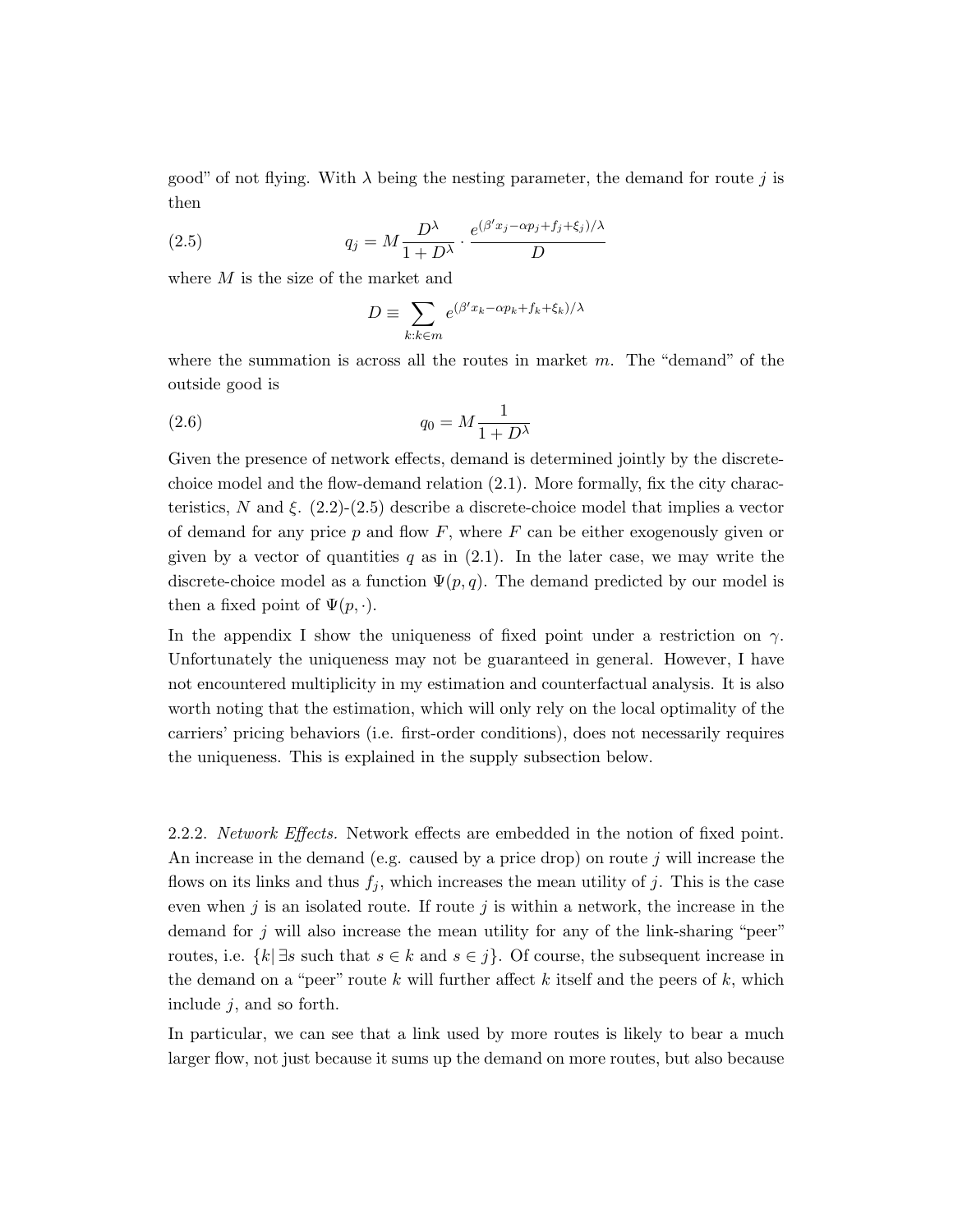the flow has positive effects on the demand on these routes. This offers an explanation to the substantial market-share differences among the carriers within a market. For example, in the market between Philadelphia and Los Angeles, there are five carriers offering nonstop routes. Among them, US Airways obtains the largest market share (about 40%). Indeed, Philadelphia is one of US Airways' hubs, and there are numerous one-stop routes in US Airways' network that utilize its Philadelphia-LA link.

On the other hand, network effects will not be fully captured if we let flow  $F$ be exogenously given. Such a model is most similar to previous discrete-choice applications, where exogenously-given flight frequencies are used as part of the utility specification.<sup>9 10</sup> It is easy to see that the implied price elasticities of a demand system with network effects are much higher than that of a system without them: if a carrier increases prices, the demand will decrease, which would decrease the demand further if there are network effects.

2.3. Supply. Given the nature of airline operations, costs should be incurred mostly at the link level. Nevertheless, there may be some costs at the route level. For example, check-in only needs to be done once whether the flight is nonstop or onestop, so the cost associated with it is not link-wise. Accordingly, I specify the marginal  $\cos t$  on route *j* as

(2.7) 
$$
mc_j = \sum_{s:s\in j} g_s + \mu' w_j + \omega_j
$$

where  $g_s$  is the marginal cost on link s,  $w_i$  is a vector of route-level characteristics that are cost-relevant but not captured in  $g_s(.)$ , and  $\omega_i$  is a route-specific fixed-effect that captures unobservable determinants of marginal cost.<sup>11</sup>

We need to specify a functional form for  $g_s$ , which may exhibit both economies of density and economies of distance. It is important to note that there are two senses in which economies of distance may exist. First, regardless of the distance of flying, a proportion of the marginal cost is attributed to passenger check-in, ground service,

 $^{9}$ For example, BCS (2006), Peters (2006), Berry and Jia (2010).

 $10$ In general, to model frequency as an explicit decision variable in an empirical model is difficult. Frequency is not just one dimension of product quality that enters both utility and cost, but also a capacity constraint on the demand. It will be interesting for future research to demonstrate how this can be done.

 $11$ Here I note that a specification of "marginal cost", which is also standard in previous discretechoice applications, implicitly assumes that flight frequency adjusts to flow. Putting one more passenger on an existing flight adds little costs, so most of the marginal cost should come from adding flights.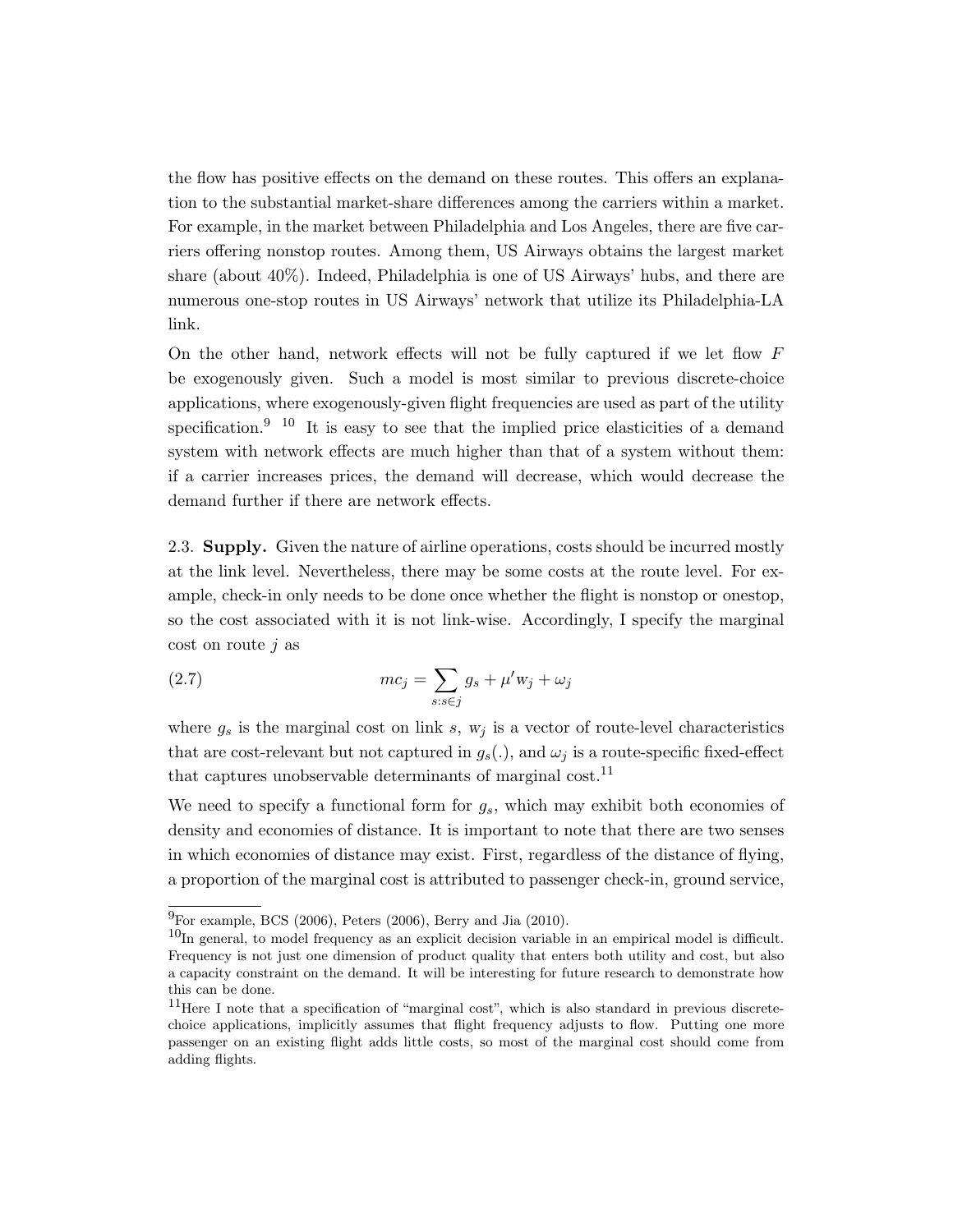taking-off and landing, etc. Second, an engineering argument suggests that larger planes tend to be more fuel efficient (Wei and Hansen (2003)), and large-size planes are usually used on long-distance links (Givoni and Rietveld (2009)).

To estimate both types of economies without imposing much structure, I will use a fairly flexible functional form from BCS (2006):

(2.8) 
$$
g_s = \eta' w_s + h(d_s, F_s, \theta)
$$

where  $w_s$  is a vector of link characteristics, and  $h(\cdot)$  is a polynomial (including the constant) of the link length  $d_s$  and the flow  $F_s$  up to degree 3, whose coefficients are collected in the vector  $\theta$ . If  $\partial h/\partial F_s < 0$  (or  $\partial h/\partial d_s < 0$ ), then the marginal cost on link s is decreasing in flow (or distance), indicating that economies of density (or economies of distance) are present.

The only part left to complete the model is the pricing behavior. I will assume that the carriers play a Nash-Bertrand equilibrium in price. The equilibrium can be characterized by a set of first-order conditions. Let  $q(p)$  be the demand for some price p which is implicitly determined as fixed point of  $\Psi(p, \cdot)$ . We have for each j,

(2.9) 
$$
q_j + \sum_{k:k \in c} (p_k - mc_k)(\partial q_k/\partial p_j) = 0
$$

Note that because of network effects, the summation is across all the routes of carrier c, not just those in the same market as j. We will rely on the  $(2.9)$  for the estimation of the cost-side parameters.

First-order conditions require that a relatively small price change is not profitable for a carrier. Hence,  $(2.9)$  will only require that  $q(p)$  is locally unique, as long as we are willing to assume that small price changes will not entail jumps in the fixed-point demand. As an implicit function defined by  $\Psi$ , the local uniqueness of  $q(p)$  can be verified by checking numerically if  $\partial \Psi / \partial q$  is invertible, which is always the case in my experiences.

### 3. Estimation

3.1. Estimation Algorithm. My estimation adopts the framework of Berry, Levinsohn, and Pakes (1995) (hereafter BLP). It depends on the assumption that the unobservables  $\xi_i$  and  $\omega_i$  are mean independent of the exogenous variables, which includes the networks N and the city characteristics. In particular, instruments for  $p_j$ ,  $f_j$  and  $F_s$  are needed because both price and flow are endogenous. However, there are three differences from a standard application. First, the demand  $q$  is modeled as a fixed point. Second and related,  $\partial q/\partial p$  is computationally intensive, but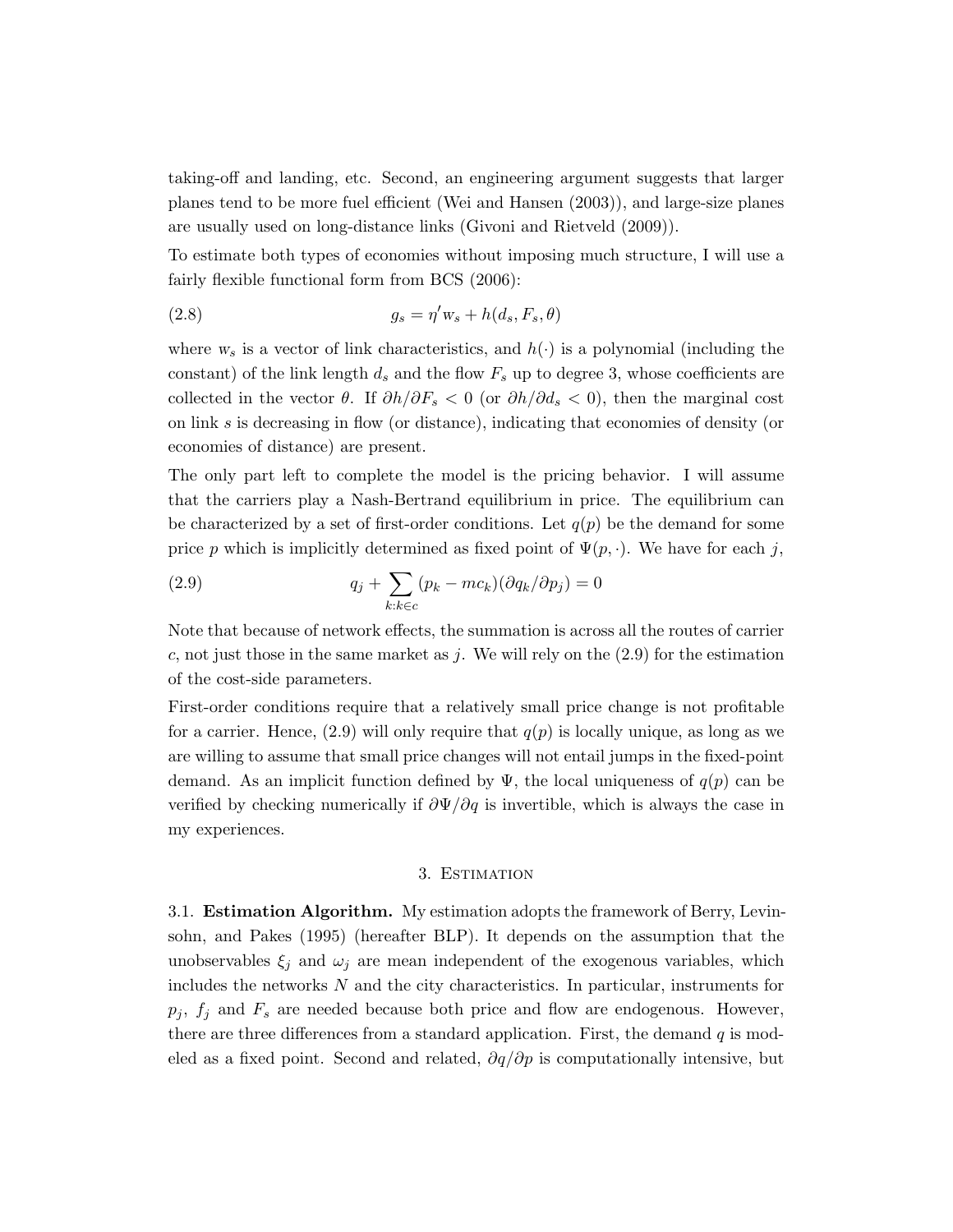needs to be evaluated for many trial parameter values if we want to estimate the demand and cost jointly. Third, the instrumental variable estimation on the cost side becomes inefficient as higher order terms are added to  $h(\cdot)$ , and I use a control function approach (Petrin and Train (2010)) to address this issue. This section explains these differences in detail.

We start by writing  $\xi_j$  and  $\omega_j$  as functions of the parameters, given the observed demand and characteristics. First note the mean utility  $v_j \equiv \beta' x_j - \alpha p_j + f_j + \xi_j$  can be written as a function of  $\lambda$ , as it can be backed out from the observed demand using  $(2.5)$  and  $(2.6)$ . So we have

$$
\xi_j = v_j(\lambda) - \beta' x_j - f_j(\gamma, \tau) + \alpha p_j
$$

Next, to back out  $\omega$ , we first need to find the marginal costs using the Bertrand-Nash assumption. The f.o.c. (2.9) in matrix form is

$$
q + D(p - mc) = 0
$$

where

$$
D_{kj} = \begin{cases} \frac{\partial q_k}{\partial p_j} & \text{if } k, j \in c \text{ for some } c\\ 0 & \text{o.w.} \end{cases}
$$

Recall that the demand  $q(p)$  is a fixed point of  $\Psi(p, \cdot)$ . Provided that  $\partial \Psi/\partial q$  is invertible, the implicit function theorem says that the demand function  $q(\cdot)$  is locally unique and

(3.1) 
$$
\partial q' / \partial p = (\partial \Psi' / \partial p)(I - \partial \Psi' / \partial q)^{-1}
$$

On the right hand side,  $\partial \Psi'_k / \partial p_j$  is the demand change on k after an incremental price change of j, holding the prices of the other routes and the effects of flow fixed.  $\partial \Psi'_{k}/\partial q_{j}$  is the demand change on k after an incremental change of the quantity of passengers on  $j$ , holding the quantities on the other routes and all the prices  $p$  fixed. This demand change is caused by network effects. It is not difficult to show that D is a function of the parameters  $\lambda$ ,  $\alpha$ ,  $\gamma$  and  $\tau$ . Now we can write the marginal costs implied by the first-order conditions as

$$
mc = p + D(\lambda, \alpha, \gamma, \tau)^{-1}q
$$

Once  $mc_j$  is computed, it is straightforward to find  $\omega_j$  with (2.7). Note that by its definition, D can be organized into a block diagonal matrix whose inversion can be carried out block by block.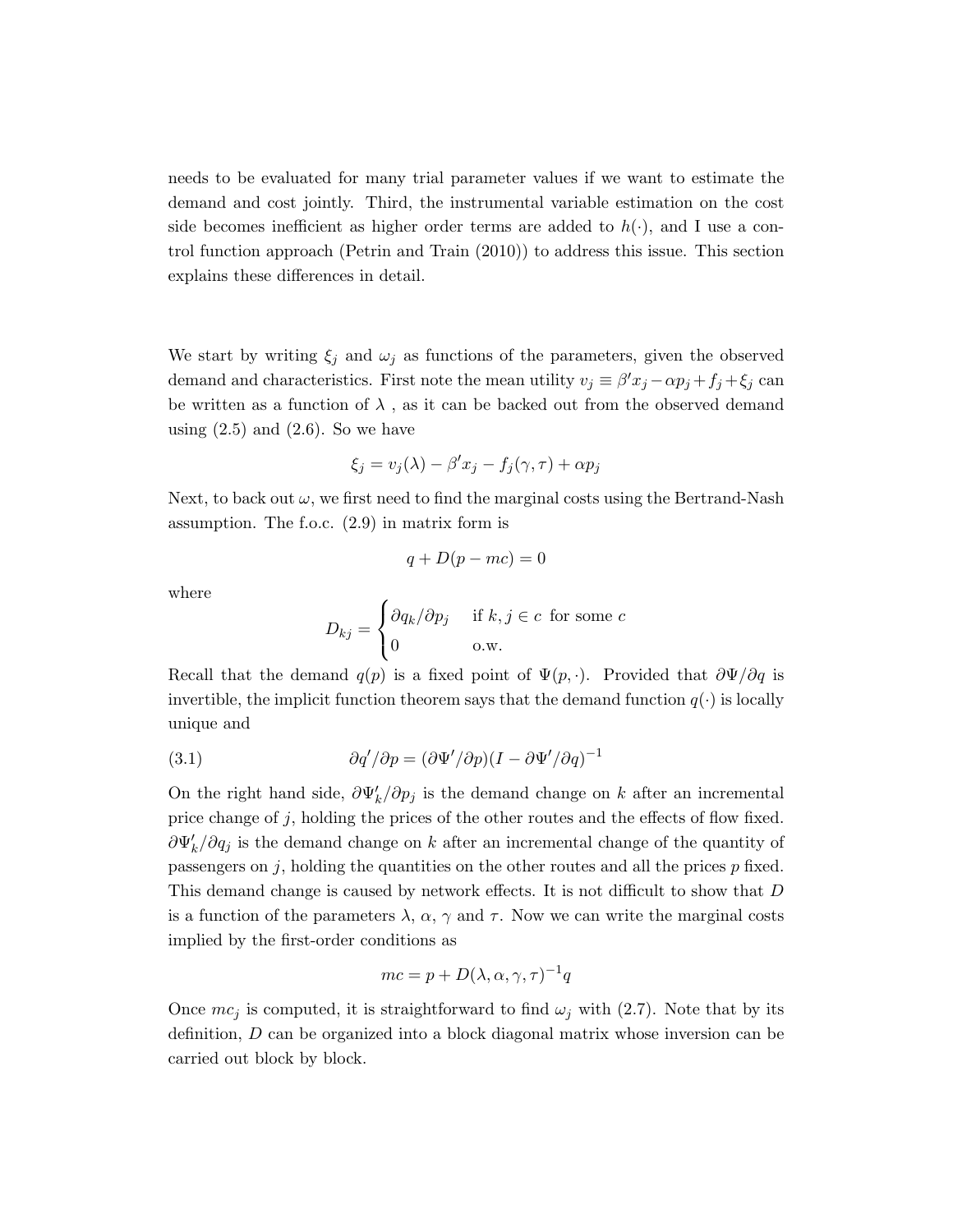There are two ways to compute the matrix  $D$ . The first way is direct numerical differentiation of  $q(p)$ . This amounts to computing the demand q at a perturbed price, which is found by iterating  $\Psi$  for the fixed point at the perturbed price. The second method uses (3.1), where both  $\frac{\partial \Psi'}{\partial p}$  and  $\frac{\partial \Psi'}{\partial q}$  can be obtained by numerical differentiation. This method is faster for relatively small-size networks. However, due to the large number of routes in the data, inverting the equally large matrix  $(I - \partial \Psi'/\partial q)$ , which in general is not block diagonal, is very burdensome and prone to numerical errors. For this reason, I use the first method for the estimation.

The BLP estimator minimizes an objective function in which instruments interact with both  $\xi_j$  and  $\omega_j$ , and the demand-side and cost-side parameters are estimated jointly. In my application, this requires the matrix  $D$  to be computed for many trial parameter values. Due to the large size of the networks, one computation of D can take at least several hours. For this reason, I estimate the demand side and cost side sequentially.

More specifically, the demand-side parameters are first estimated by minimizing  $\|\sum z_j \xi_j\|$  where  $z_j$  is a vector of instruments, which includes  $x_j$ . Then, with D computed at the estimated demand-side parameters, the marginal costs can be computed, and the cost-side estimation amounts to a linear regression of the so-called markup equation, which is given by  $(2.7)$  and  $(2.8)$ :

(3.2) 
$$
mc_j = \sum_{s:s\in j} h(d_s, F_s, \theta) + \eta' \sum_{s:s\in j} w_s + \mu' w_j + \omega_j
$$

The typical approach is again the instrumental variable method where the instruments are used to account for the endogeneity of  $F_s$ . However, I have found that the instrumental variable estimation produces large standard errors for the coefficients of the higher-order terms of  $F_s$ . On the contrary the OLS standard errors are much more acceptable. So it should be a weak instrument problem on the higher-order terms.<sup>12</sup>

For this reason, I take a control function approach, which is implemented through two stages. In the first stage flow  $F$  is regressed on its instruments and some exogenous variables, then in the second stage the markup equation (3.2) is estimated with OLS where the residuals of the first-stage regression are added on the right hand side. Generally speaking, the control function approach is less robust but more efficient (see, for example, Wooldridge (2007)).

 $12$ BCS (2006) did not encounter much of the problem possibly because they included the actual flight frequencies in their instruments, treating them as exogenous.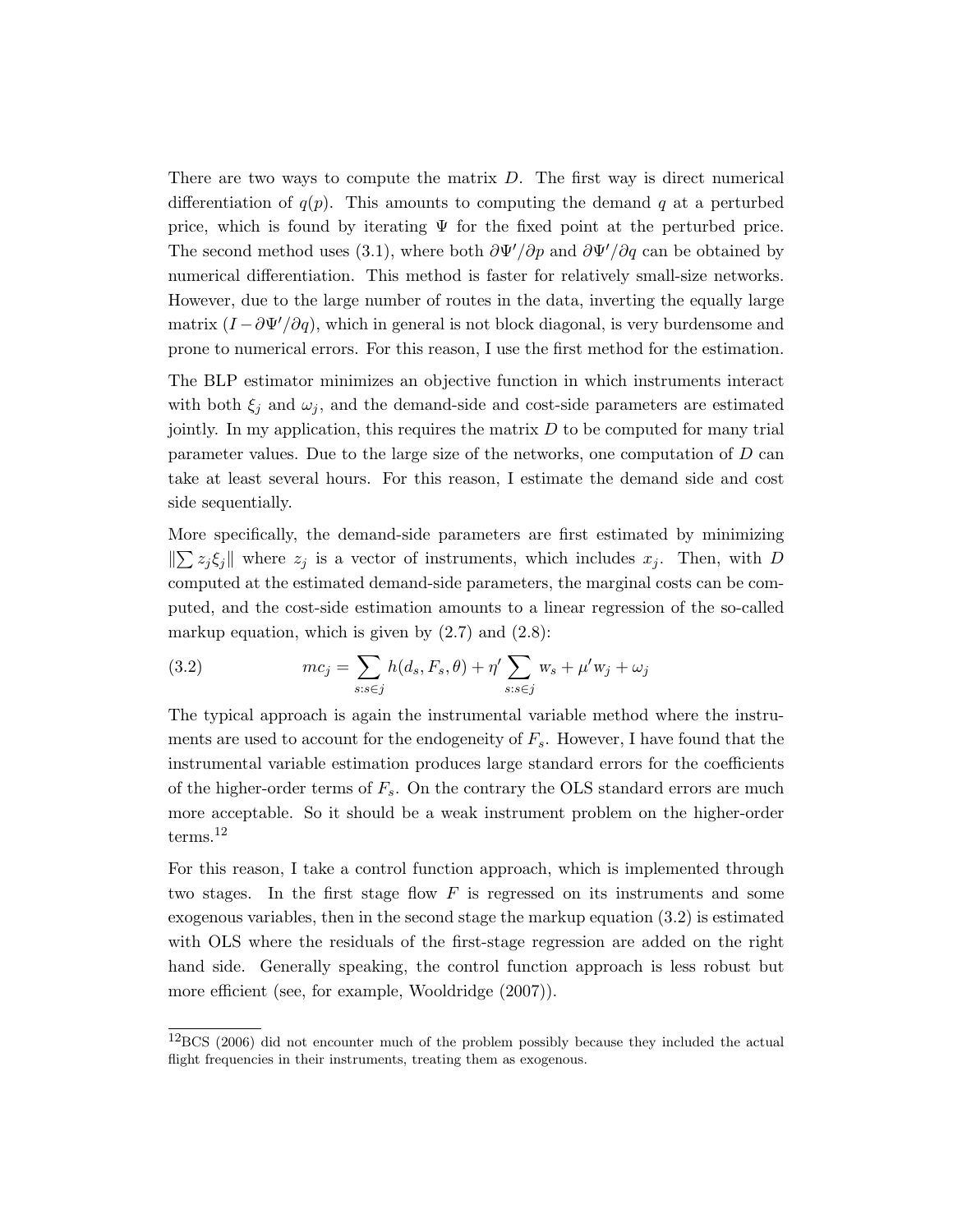Finally. it is important to note that term  $(I - \partial \Psi'/\partial q)^{-1}$  in (3.1) is where the notion of fixed point enters the estimation. If we ignore network effects, or more precisely, take flow as exogenously given, the term will not appear and instead of (3.1) we would have

$$
\frac{\partial q'}{\partial p} = \frac{\partial \Psi'}{\partial p}
$$

In other words, whether we allow for network effects changes the way we compute the price elasticities, which will lead to different marginal cost estimates. In Section 4, I will display the marginal cost estimates without network effects as well.

3.2. Identification. The identification of most parameters is straightforward. Here, we focus on  $\lambda$ ,  $\gamma$  and  $\tau$ . The nesting parameter  $\lambda$  is identified from changes in the total market demand as the number of products varies across markets. In the extreme case of  $\lambda \to 0$ , the aggregate share of the routes remains fixed as the number of products vary. In other words, the market total demand is inelastic. As  $\lambda$  moves close to 1, the total demand in a market becomes more elastic.

Parameter  $\gamma$  measures the magnitude of network effects. It is identified from changes of the demand as the flows vary across routes. Note this requires that some links are flown by multiple routes, otherwise we would have a "reflection" problem. This is illustrated by the example where  $N$  is a purely point-to-point network. When this is the case, for each route the flow and demand coincide and we would essentially be regressing demand on itself. However, this is an extreme case. Thanks to the hub-and-spoke, or multi-hub structure, demand on a route is generally different from the flows on its links. This is similar to the use of social networks to resolve the reflection problem in identifying social peer effects (Manski (1993) and Bramoullé et al. (2009)).

Finally, parameter  $\tau$  in (2.4) is identified through changes of the demand on onestop route as the larger/smaller of the two segment flows varies. For example, in the extreme case  $\tau \to -\infty$ , the variation of the larger flow has no effect on the demand. As  $\tau$  moves towards 0, the larger flow becomes more influential.

3.3. Instruments. Instruments are required for both flow and price. Following Peters (2006) and Berry and Jia (2010), I treat the city characteristics and the networks N as exogenous, and derive instruments from them. In general, this is consistent with the idea that network structure is a long-term choice when compared with frequency and price.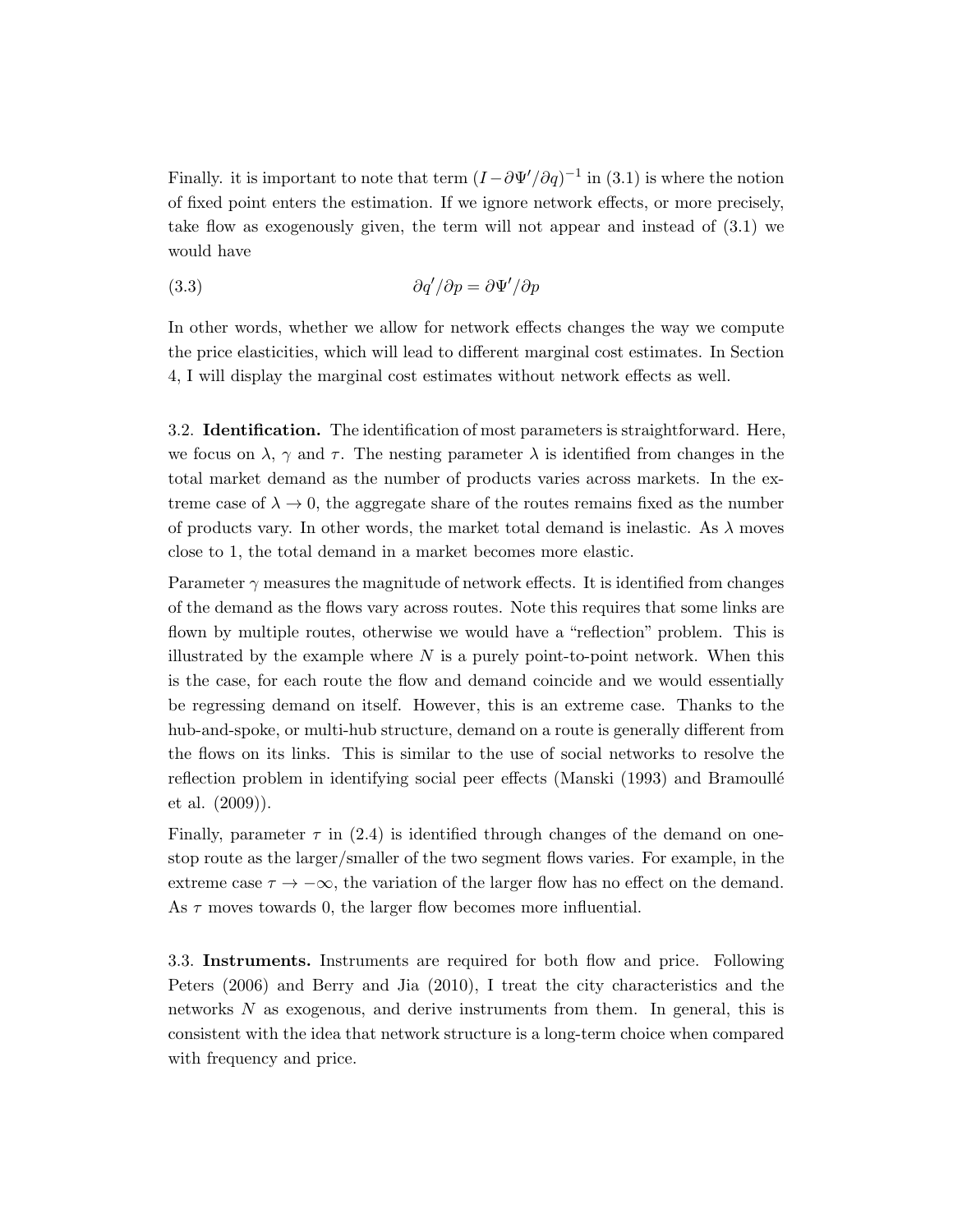I use two instruments for flow  $F$ , which can be then be used to construct the instruments for f. The first instrument,  $F^{IV1}$ , relies on the variation of "centrality" across links. Specifically,  $F_s^{IV1}$  is the number of routes that utilize link s, i.e.  $\#\{j : s \in j\}$ . For example, in Figure 2, there are 6 routes utilizing link  $t_1t_2c_1$ . The other instrument makes use of the variation in population across nodes. Specifically,  $F_s^{IV2}$  is the market size of the end cities of s.

These instruments are relevant because a link is likely to bear a large flow if it is flown by many routes, or connects cities with large population. For the instruments to be valid, they must be orthogonal to the unobserved demand effects  $\xi$ . Here we may rely on the standard assumption that  $\xi$  is unknown to the airlines before entry (see e.g. Aguirregabiria and Ho (2011)), which implies that  $\xi$  is independent of the network structure. Allowing entry with knowledge of the unobserved demand components would require a theory of the airline network formation, which is beyond this paper.

Standard instruments for price measure the market-level competitiveness. The BLP instruments are the sums of the characteristics of one's own products and the competitors' products in the same market. Along this line, I include the number of nonstops, the sum of the lengths of the nonstops, the sum of the instruments for  $f$ of the nonstops, and the same sums but of the onestops, the competitors' nonstops and the competitors' onestops. Previous studies have also used the averages of these characteristics, e.g. the average length of the competitors' onestops, which I also include. Lastly, I also include the number of carriers in the market as instruments.

# 4. Data and Results

4.1. Data. The Airline Origin and Destination Survey (DB1B) is a 10% sample of airline tickets from reporting carriers in the U.S. collected by the Bureau of Transportation Statistics. This paper uses the DB1B-coupon and the DB1B-market data, and covers the last quarter of 2012 and the first quarter of 2013.  $^{13}$ 

The networks for estimation include the 100 most-visited cities and the 12 largest carriers by passengers served. The selected sample includes roughly 90% of the tickets in the data. The flights of the contracting carriers, i.e. carriers that did not sell tickets but operate for the major carriers, are incorporated to the carriers for

 $^{13}$ My estimation restricts attention to the U.S. domestic market. However, a considerable proportion of the operations of some carriers are international. Many of the international travelers make connections at the domestic hubs and contribute to the flow on the networks of these carriers. Incorporating international routes to the analysis requires world-wide survey data on air-travel itineraries, which is hardly available.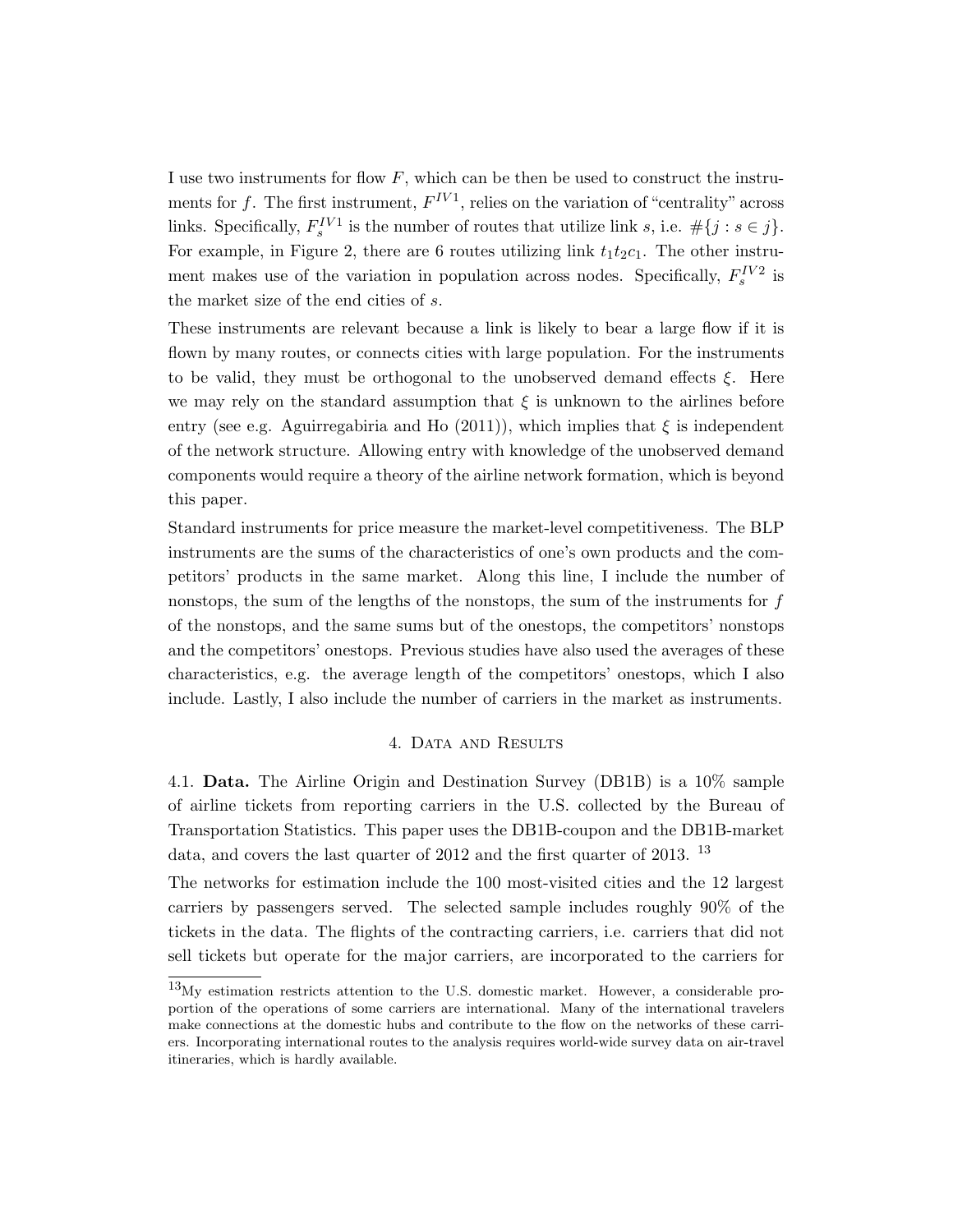which they operate. For the link definition, I follow Berry (1992) where a link  $s \in N$ if no less than 90 passengers per quarter had been observed on that link in the data. It roughly corresponds to a medium-sized jet flying back and forth between the city pair once a week.

Price  $p_i$  is computed as the passenger-weighted average fare on the route. There is a non-negligible proportion (around 7%) of tickets with very low fares (e.g. \$5, \$15 per passenger), which might be purchased with frequent-flyer miles. While these tickets are included for the demand and flow, the associated fares are not included for the price. In total, there are 39,390 routes included in the estimation. Finally, following BCS (2006), the market size  $M$  will be taken as proportional to the geometric mean of the city populations in the market for each quarter.<sup>14</sup>

| TABLE 1. Summary Statitics of the Networks of the Five Largest Carriers |  |  |  |  |
|-------------------------------------------------------------------------|--|--|--|--|
|                                                                         |  |  |  |  |

|            | $\#$ of links | # of<br>markets<br>served | maximum<br>degree | total flow<br>(in million) | total<br>passengers<br>(in million) |
|------------|---------------|---------------------------|-------------------|----------------------------|-------------------------------------|
| Southwest  | 666           | 1682                      | 55                | 53.6                       | 44.6                                |
| Delta      | 430           | 3643                      | 82                | 43.7                       | 32.2                                |
| United     | 462           | 3646                      | 86                | 34.3                       | 26.6                                |
| American   | 240           | 2877                      | 76                | 27.2                       | 21.0                                |
| US Airways | 291           | 2746                      | 69                | 28.0                       | 19.5                                |

Some summary statistics of the networks of the five largest carriers are displayed in Table 1. Southwest, while being the largest in terms of the number of links and the passengers carried, serves the fewest markets, thanks to its more point-to-point network structure. Table 2 provides the summary statistics for some of the variables that will enter the estimation.

Given the available data, product characteristics  $x_j$  will include a constant term, the carrier dummies, the market-level characteristics, and the route-level characteristics. At the market-level, it includes the distance of the market, the square of that distance, the numbers of cities in the market  $(0, 1, \text{or } 2)$  that fall into two categories of

<sup>&</sup>lt;sup>14</sup>The definition of city in DB1B sometimes refer to a metropolitan statistical area (MSA). In such cases the MSA population is used. Otherwise the urban population is used. The populations of Hawaii are argumented by the tourists, whose number exceeds that of its residents.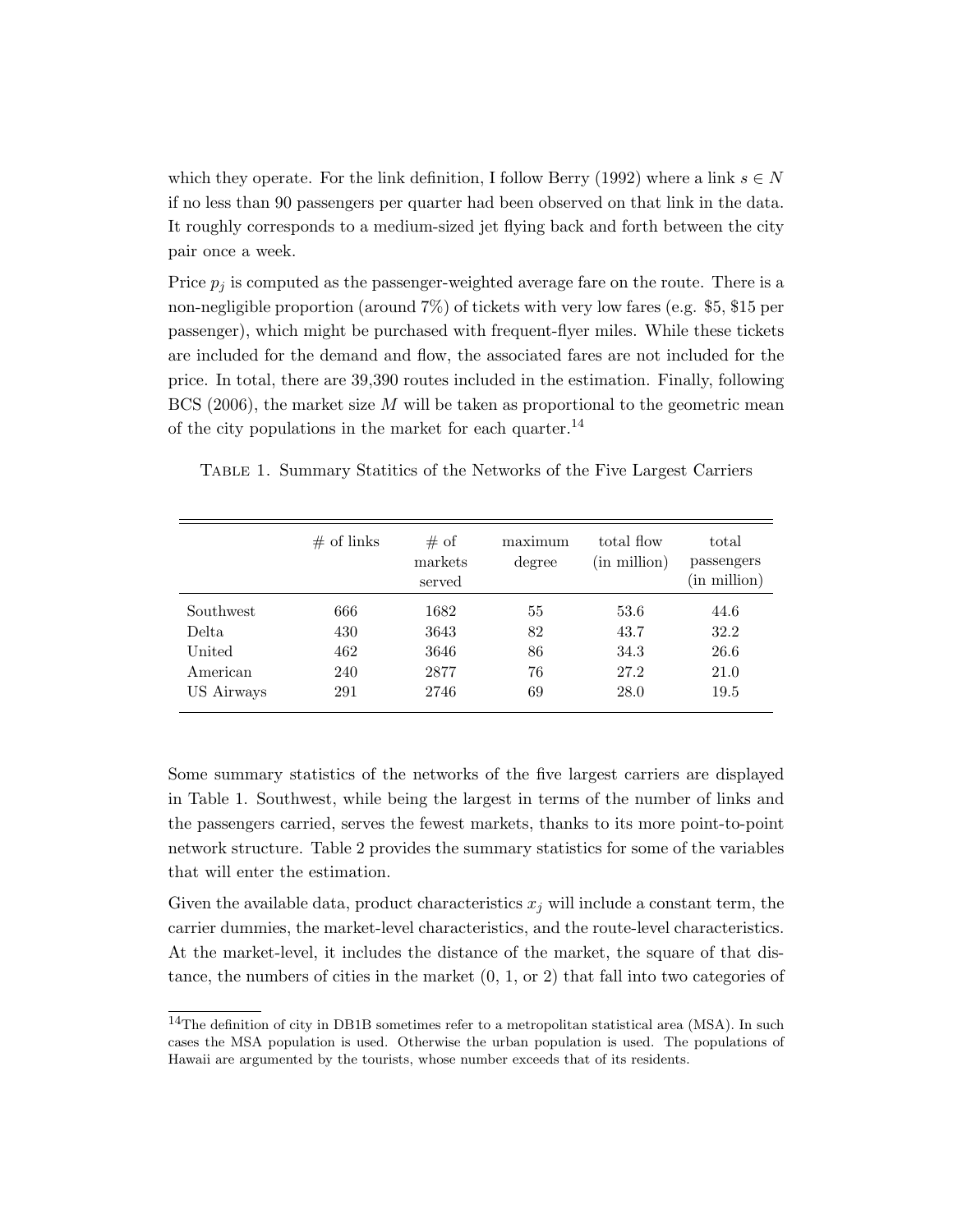Table 2. Summary Statistics

|             |                              | Mean | Standard<br>Deviation | Min      | Max            |
|-------------|------------------------------|------|-----------------------|----------|----------------|
| $x_i$       | Market distance (1000 miles) | 1.36 | 0.83                  | 0.00     | 0.00           |
|             | Tourism 1                    | 0.18 | 0.41                  | $\theta$ | $\overline{2}$ |
|             | Tourism 2                    | 0.29 | 0.48                  | $\theta$ | $\overline{2}$ |
|             | Congested ends               | 0.14 | 0.36                  | $\theta$ | $\overline{2}$ |
|             | Congested connection         | 0.25 | 0.43                  | $\theta$ | 1              |
|             | One-stop                     | 0.94 | 0.24                  | $\theta$ | 1              |
|             | Route length (1000 miles)    | 1.67 | 0.89                  | 0.06     | 7.35           |
|             | Presence                     | 0.21 | 0.14                  | 0.00     | 0.79           |
| $p_i$       | Price $(\$100)$              | 2.85 | 1.07                  | 0.21     | 15.8           |
| $W_{\rm s}$ | Congested ends               | 0.29 | 0.46                  | $\theta$ | $\overline{2}$ |
| $d_s$       | Distance (1000 miles)        | 1.01 | 0.70                  | 0.06     | 4.96           |
| $F_s$       | Flow (million passengers)    | 0.09 | 0.13                  | 0.00     | 2.60           |

*Notes:* There are 39,390 observations for  $x_j$  and  $p_j$ . There are 2,568 observations for  $w_s$ ,  $d_s$ and  $F_s$ 

tourist destinations, and the number of cities  $(0, 1, \text{or } 2)$  with congested airports.<sup>15</sup> At the route-level, it includes a dummy for one-stop route, the length of the route, the square of that length, the product of the segment lengths, a dummy if any airport at the connection is congested, and finally the carrier's average presence at the two ends of the route. A carrier's presence at a city is measured by the percentage of links it serves at that city. The effect of airport presence on demand, i.e. "the hub dominance", was first introduced by Borenstein  $(1989, 1991)$ .

On the cost side, the link characteristics  $w_s$  includes the carrier dummies and the number of congested ends of the link  $(0, 1 \text{ or } 2)$ ; the route characteristics  $w_i$  is just a dummy capturing any cost that is not incurred link-wise. A more detailed specification of  $w_s$  may use the city dummies to control for fixed effects due to varying degrees of congestion, landing fees, gate rents, etc. I estimated the cost

<sup>15</sup>First category of tourist destinations (large Cities) includes New York, LA, Washington DC, and San Francisco; second category (Vacation & Resort) includes Las Vegas, Atlantic City, Charlotte Amalie, and the cities in Florida and Hawaii.

Congested airports are the High-density traffic airports defined by FAA Regulations, Part 93-K. They are: Newark and LaGuardia in New York, National in Washington, and O'Hare in Chicago.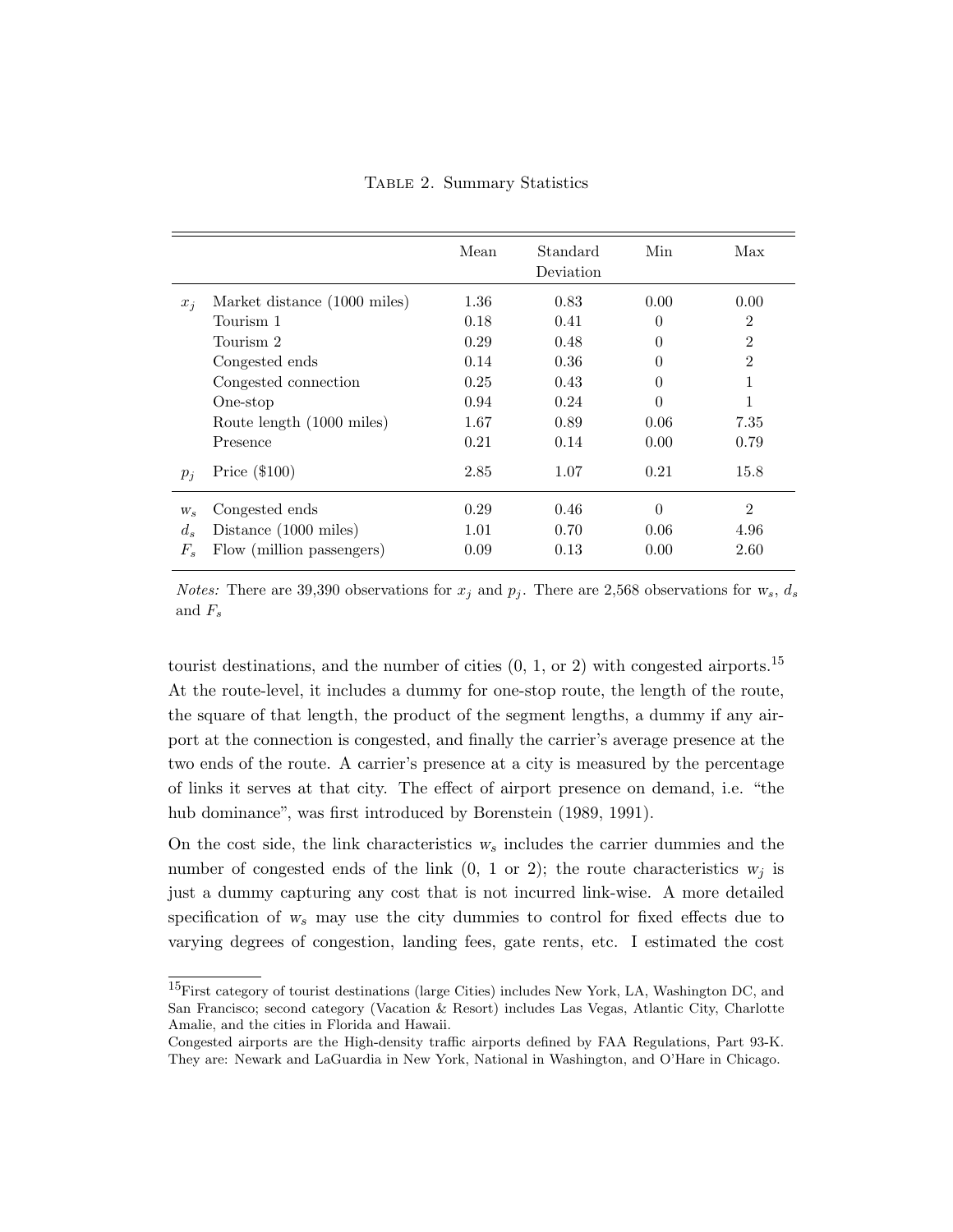side with this alternative specification but have not found substantial changes to the estimates.

#### 4.2. Parameter Estimates.

4.2.1. Demand Side. Column 2 in Table 3 presents the demand-side parameter estimates. The nesting parameter is estimated at 0.55, which is close to the estimates in previous discrete-choice studies of air-travel demand.<sup>16</sup> The rest of the parameters in the demand model are estimated with the expected signs, and all the standard errors are small.

The price coefficient is estimated to be -0.52. The implied aggregate price elasticity (without considering network effects), which is the percentage change in total demand when all products' prices increase by 1 percent, is 1.43. Gillen et. al. (2003) conducted a survey that collected 85 demand elasticity estimates from crosssectional studies. The elasticities ranged from 0.181 to 2.01, with a median of  $1.33$ .<sup>17</sup> My estimate thus seems reasonable.

The effects of flow on demand are substantial. For nonstop routes,  $\gamma_1 = 0.39$ . This means that if we look at an isolated nonstop route in a large market, hypothetically "doubling the flow" will increase demand by roughly 30%. On the other hand, one-stop routes are even more flow-dependent ( $\gamma_2 = 0.52$ ), which could reflect that passengers care more about the frequencies on one-stops. This is reasonable because the frequencies on a one-stop also affect not only the delay between a passenger's desired departure time and the time of a flight, but also the the delay at the connection.

The substitution parameter  $\tau$  in the CES function is negative (-0.60), which means that on a one-stop route the smaller of the two flows has more influence on the demand. This is plausible because delays are most likely to be caused by the segment with lower frequency, which acts like a bottleneck of that route.

For comparison, Column 1 in Table 3 provides the estimates without instrumenting for price and frequency.<sup>18</sup> First, we see that the price coefficient  $\alpha$  is underestimated. This is expected because, for both pricing and cost reasons, the unobserved quality

<sup>16</sup>For example, The estimate in Peters (2006) is 0.595. The estimate in BCS is 0.605 for the single-type passenger configuration.

 $^{17}$ In the study, all 85 estimates were conducted between 1981 and 1986, which are slightly dated, and most of the estimates represent U.S. city-pair routes. The study is also used by Berry and Jia (2010) to compare with their estimated elasticity, which is 1.67 for 2006.

<sup>&</sup>lt;sup>18</sup>This is a OLS regression of the utility equation (2.2), except that, to identify  $\lambda$ , an orthogonality condition between  $\xi_i$  and the number of routes in the market is added.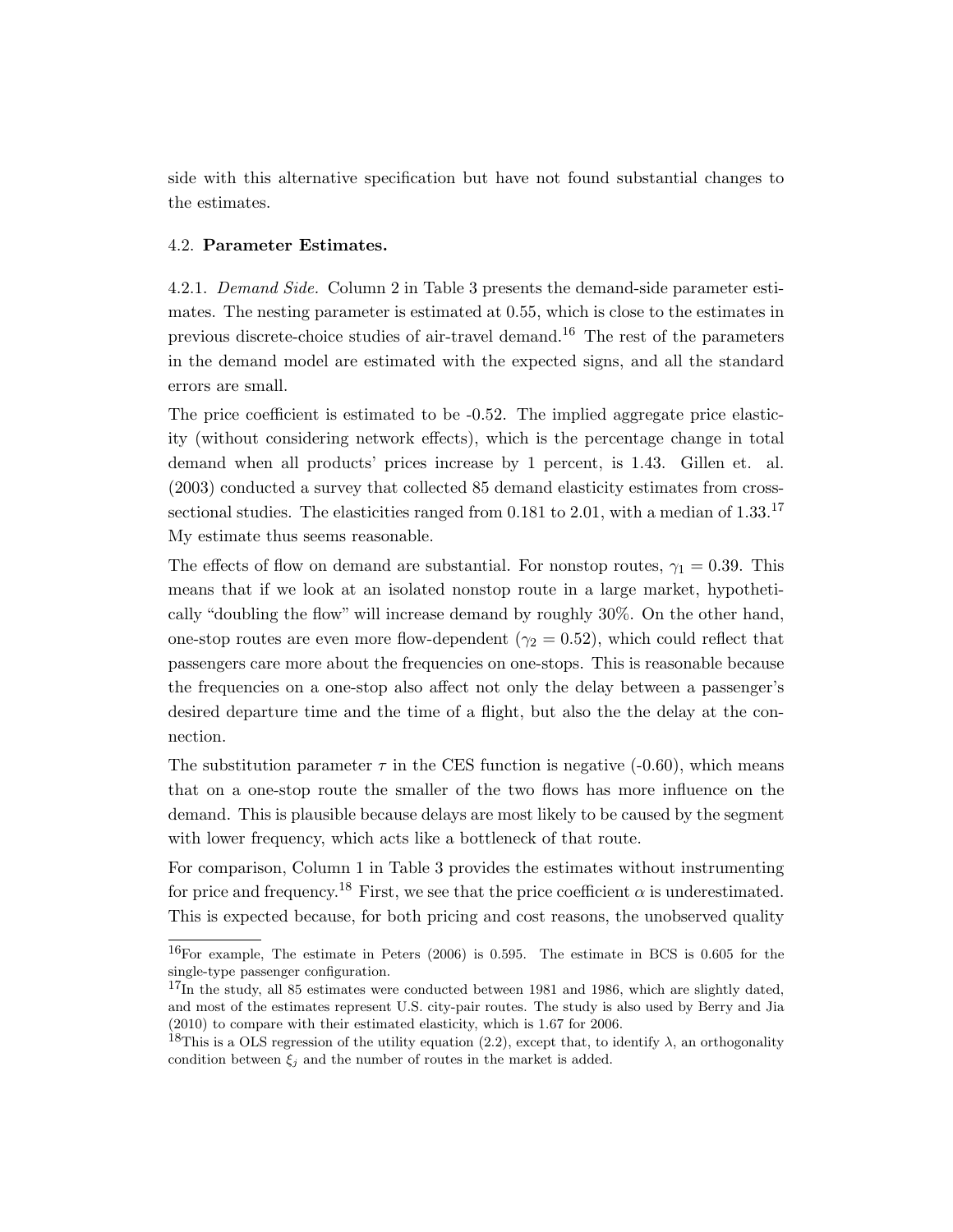|           |                             | Demand<br><b>OLS</b> | Demand<br>IV    | Cost<br><b>OLS</b> | Cost<br>CF<br>Fixed Flow | Cost<br>$\mathrm{CF}$ |
|-----------|-----------------------------|----------------------|-----------------|--------------------|--------------------------|-----------------------|
| $\lambda$ | Nesting                     | $0.56$ $(.00)$       | $0.55$ $(.00)$  |                    |                          |                       |
| $\alpha$  | Price                       | $-0.23$ $(.02)$      | $-0.52$ $(.02)$ |                    |                          |                       |
| $\gamma$  | Nonstop                     | $0.56$ $(.01)$       | 0.39(0.02)      |                    |                          |                       |
|           | One-stop                    | $0.66$ $(.01)$       | $0.52$ $(.01)$  |                    |                          |                       |
| $\tau$    | CES                         | $-0.21$ $(.02)$      | $-0.60$ $(.05)$ |                    |                          |                       |
| $\beta$   | Constant                    | $-3.18$ $(.04)$      | $-3.56$ $(.06)$ |                    |                          |                       |
|           | Tourism 1                   | $0.04$ $(.01)$       | $0.12$ $(.01)$  |                    |                          |                       |
|           | Tourism 2                   | 0.34(0.01)           | 0.34(0.01)      |                    |                          |                       |
|           | Mkt. distance               | $1.70$ $(.03)$       | 1.34(0.04)      |                    |                          |                       |
|           | Mkt. distance <sup>2</sup>  | $-0.13$ $(.01)$      | $-0.08$ $(.01)$ |                    |                          |                       |
|           | Congested ends              | $-0.16$ $(.01)$      | $-0.07$ $(.01)$ |                    |                          |                       |
|           | Congested conn.             | $-0.21$ $(.01)$      | $-0.22$ $(.01)$ |                    |                          |                       |
|           | One-stop                    | $-1.79$ $(.03)$      | $-1.42$ $(.06)$ |                    |                          |                       |
|           | Route length                | $-1.55$ $(.05)$      | $-1.16$ $(.04)$ |                    |                          |                       |
|           | Route length $\hat{}$ 2     | $0.11$ $(.01)$       | $0.10$ $(.02)$  |                    |                          |                       |
|           | Seg. length prod.           | $-0.09$ $(.01)$      | $-0.09$ $(.01)$ |                    |                          |                       |
|           | Presence                    | $-0.37$ $(.04)$      | $0.41$ $(.06)$  |                    |                          |                       |
| $\mu$     | Constant                    |                      |                 | $0.06$ $(.03)$     | $-0.04$ $(.02)$          | $0.06$ $(.03)$        |
| $\eta$    | Congested ends              |                      |                 | $0.02$ $(.01)$     | $0.00$ $(.00)$           | $0.01$ $(.00)$        |
| $\theta$  | Constant                    |                      |                 | 1.01(.02)          | $0.22$ $(.02)$           | $0.95$ $(.02)$        |
|           | Distance                    |                      |                 | $0.53$ $(.05)$     | 0.53(0.05)               | $0.60$ $(.05)$        |
|           | Distance <sup>2</sup>       |                      |                 | $0.00$ $(.03)$     | $0.01$ $(.03)$           | $-0.02$ $(.03)$       |
|           | Distance <sup>3</sup>       |                      |                 | $0.01$ $(.00)$     | $0.01$ $(.00)$           | $0.02$ $(.00)$        |
|           | Flow                        |                      |                 | $-1.18$ $(.13)$    | $-0.57$ $(.13)$          | $-1.29(0.12)$         |
|           | $Flow^2$                    |                      |                 | 0.94(0.15)         | 1.10(.18)                | 1.84(.18)             |
|           | Flow <sup>3</sup>           |                      |                 | $-0.30$ $(.03)$    | $-0.33$ $(.05)$          | $-0.51$ $(.05)$       |
|           | Distance Flow               |                      |                 | $0.03$ $(.23)$     | 0.31(0.24)               | $0.32$ $(.24)$        |
|           | Distance <sup>2</sup> -Flow |                      |                 | $-0.14$ $(.09)$    | $-0.25$ $(.09)$          | $-0.21$ $(.09)$       |
|           | Distance Flow 2             |                      |                 | $0.69$ $(.16)$     | $0.51$ $(.20)$           | $-0.44$ $(.20)$       |

Table 3. Parameter Estimates (except for the carrier dummies)

Notes: Demand and supply are estimated sequentially. Column 1 does not use instruments for price and flow. Column 2 uses the instruments. Column 3 does not use control function for the endogeneity of flow. Column 4 ignores network effects (i.e. treating flow as fixed). Column 5 both applies control function and accounts for network effects. See Section 4.1 for variable definitions, and see Table 2 for the summary statistics of the variables.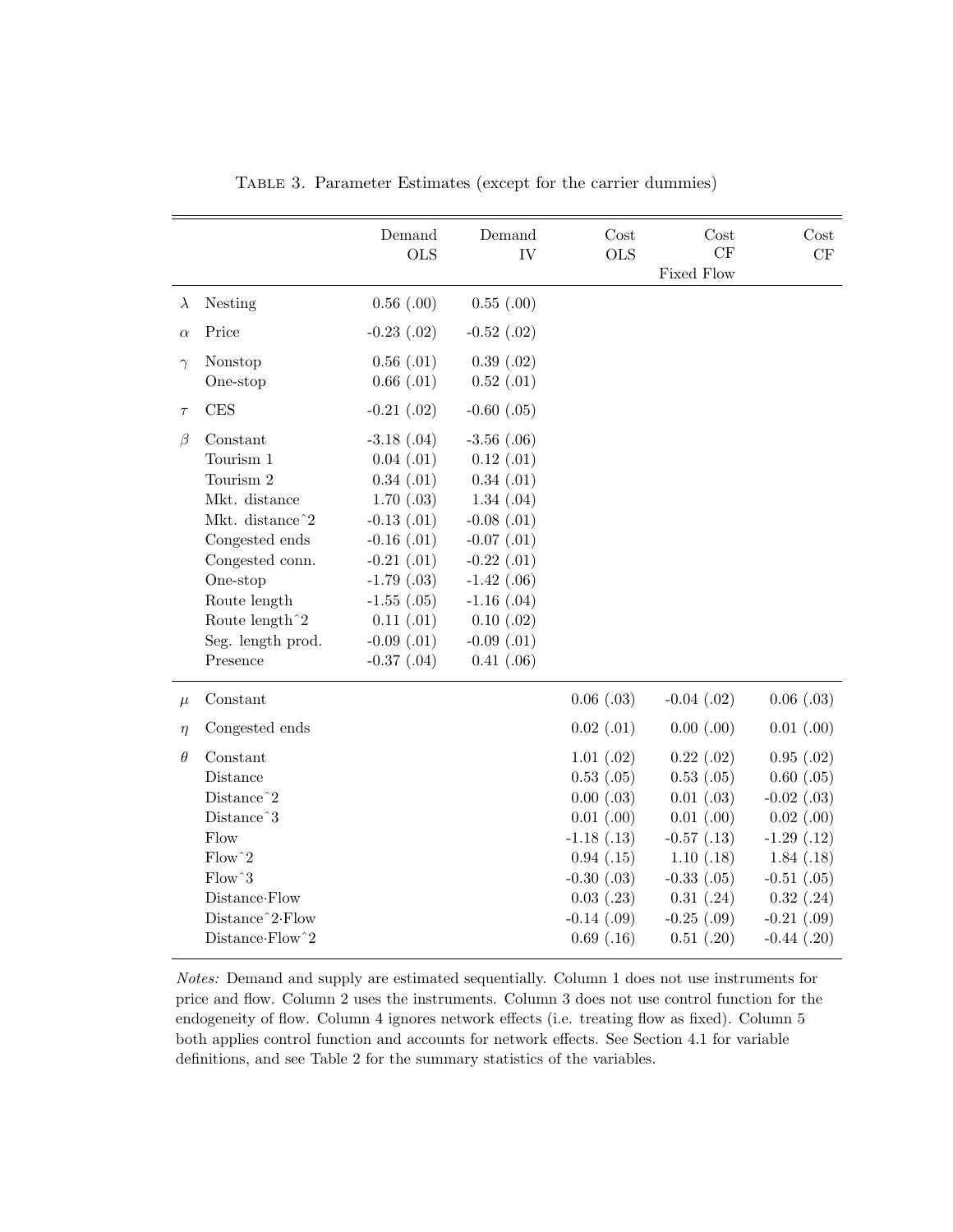in  $\xi_j$  is likely to be positively correlated with  $p_j$ . Second, the network effects  $\gamma$ are overestimated. This is because  $\xi_j$ , positively correlated with the demand on j, is likely also positively correlated with the flows on j. Apart from these two important differences, all the parameters, with the only exception of the coefficient on the airport presence, are estimated to have the same signs as in Column 2. The negative sign on the airport presence can be caused by the biases in  $\alpha$  and  $\gamma$ , as presence is positively correlated with both price and flow.

|                  |                 | Demand          | Cost            |
|------------------|-----------------|-----------------|-----------------|
|                  |                 | IV              | CF              |
| $\beta$ / $\eta$ | Southwest       | 0               | $\theta$        |
|                  | Delta.          | $0.17$ $(.02)$  | $0.16$ $(.01)$  |
|                  | United          | $0.25$ $(.02)$  | 0.17(0.01)      |
|                  | American        | $0.22$ $(.02)$  | $0.17$ $(.01)$  |
|                  | US Airways      | $0.30$ $(.02)$  | $0.21$ $(.01)$  |
|                  | JetBlue.        | $0.02$ $(.03)$  | $-0.09$ $(.02)$ |
|                  | AirTran         | 0.13(0.03)      | $-0.28$ $(.01)$ |
|                  | Alaska          | $0.73$ $(.04)$  | $0.16$ $(.03)$  |
|                  | Frontier        | $-0.01$ $(.03)$ | $-0.29$ $(.01)$ |
|                  | Hawaiian        | 1.20(0.11)      | $-0.09$ $(.06)$ |
|                  | Spirit          | $-0.45$ $(.06)$ | $-0.60$ $(.02)$ |
|                  | Virgin American | $0.11$ $(.07)$  | $-0.11$ $(.03)$ |

Table 4. Carrier Dummy Estimates

Notes: The carrier constants of Southwest are set at zero.

Column 1 in Table 4 displays the carrier dummy estimates on the demand side. We see that the legacy carriers in general are preferable to the low-cost airlines (e.g. Southwest, AirTran).

4.2.2. Supply Side. Column 5 in Table 3 presents the cost-side parameter estimates using the control function approach.

Recall that parameter  $\mu$  measures the route-level marginal cost that is unrelated to the number of segments of the route. For example, it may capture the costs associated with passenger check-in. In Column 5 it is estimated to be 0.06, which translates into about 2-4% of the marginal cost of a typical flight. The estimate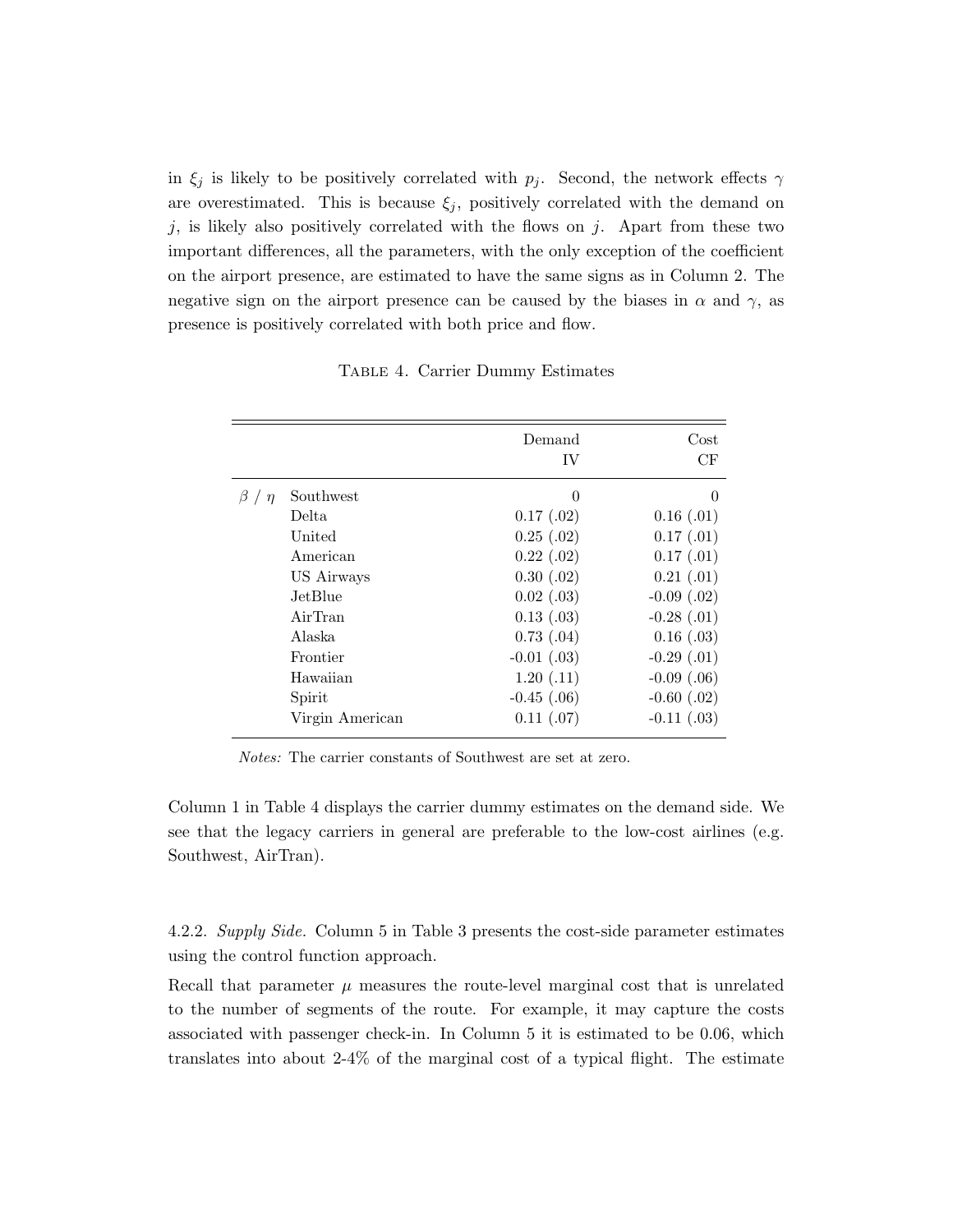of parameter  $\eta$  indicates that it is slightly more costly to fly between cities with congested airports.

Parameter  $\theta$  is a vector of coefficients of the polynomial of flow and distance  $h(\cdot)$ . Given the flexible functional form of  $h(\cdot)$ , it is hard to directly interpret these coefficients. In the next subsection I discuss the implications of the estimates of  $\theta$ , and compare the estimates with those in Column 4, which ignores network effects.

To see the significance of the control function approach, Column 3 in Table 3 presents the same regression as that in Column 5, except that OLS is used. (3.2). Compared with Column 5, it overestimates economies of density. This should be expected as the unobserved cost  $\omega_j$  is likely to be negatively correlated with the flows on j.

Finally, Column 2 in Table 4 displays the carrier dummy estimates on the cost side. We see that the legacy carriers in general incur higher marginal costs than the low-cost airlines.

#### 4.3. Implications.

4.3.1. Marginal Costs and Comparison with Accounting Data. The first two columns in Table 5 display, for the five largest carriers, the implied costs per passenger miles (CPM) based on the marginal cost estimates in Column 4 and 5 in Table 3, respectively. CPM divides a carrier's variable cost by its total passenger miles, where the variable cost is found by integrating the estimated marginal costs. We see that accounting for network effects more or less doubles the estimated CPM. Recall this is because the implied price elasticities are much higher when network effects are present, which translate into smaller markups and higher marginal costs.

I compare the cost estimates to the income statements in the five carriers' 10-Q filings for the first quarter of  $2013^{19}$  It is noted that though my estimation has focused on the domestic market, among these five carriers, only Southwest's operations were domestic only. Unfortunately the other four carriers do not provide separate income statements for international and domestic operations. Given that the majority of their revenues were likely from the domestic market<sup>20</sup>, I believe that these income statements can still serve as useful benchmark. It is also noted that accounting practices generally are not geared toward reporting the economic notion of marginal cost. Nonetheless, as suggested by Einav and Levin (2010), the imperfectness of the

<sup>19</sup>These filings are available at the Securities and Exchange Commission website: www.sec.gov, or at Bloomberg Businessweek: investing.businessweek.com.

 $^{20}$ For example, American Airlines states in the 10-Q that about 60% of its passenger revenues are derived from domestic operations.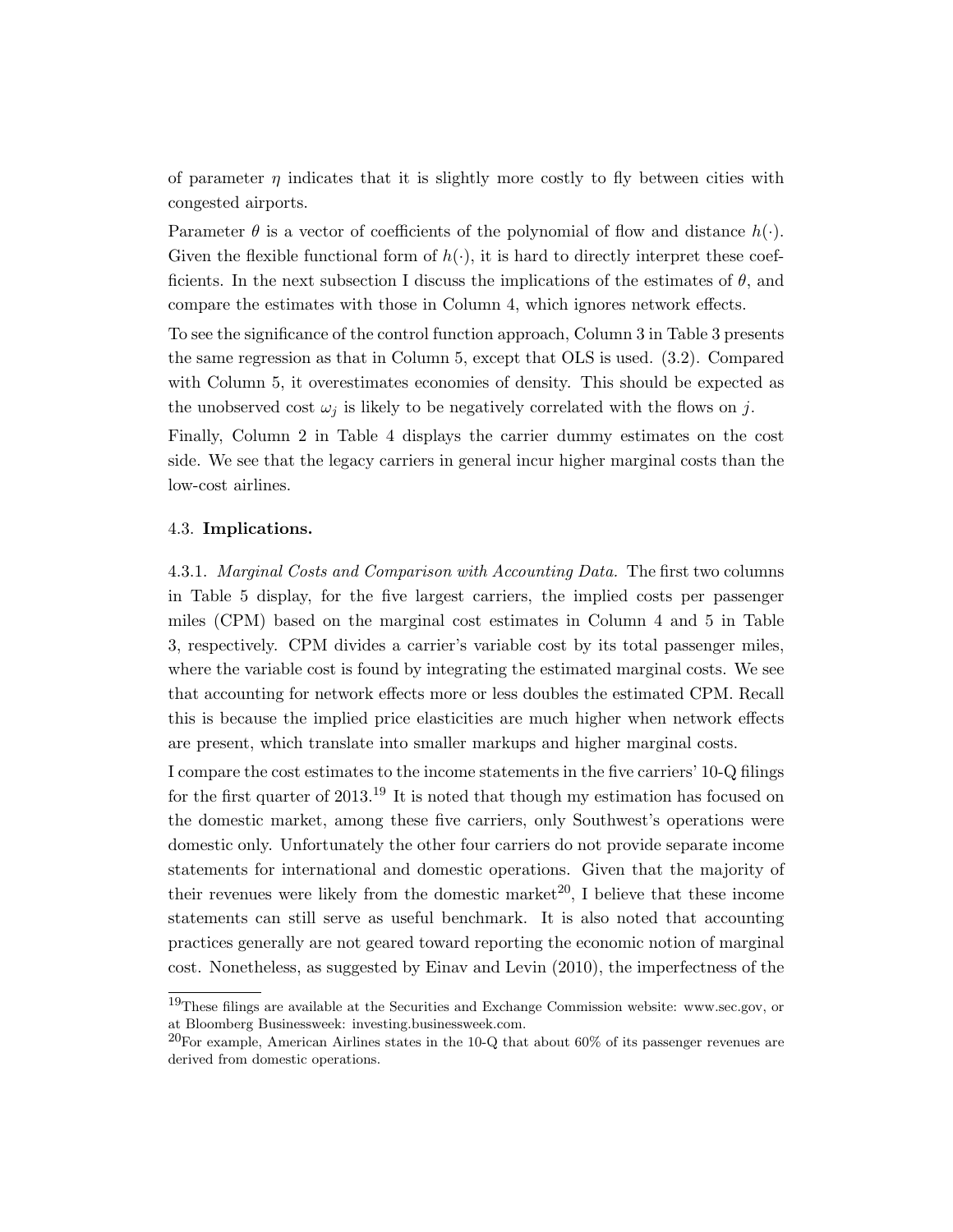| $CPM$ (cents) | Cost CF<br>Fixed Flow | Cost CF | $10-Q$ filing    |
|---------------|-----------------------|---------|------------------|
| All top 5     | 7.0                   | 14.8    | $10.4 \sim 16.3$ |
| Southwest     | 3.4                   | 12.8    | $7.4 \sim 13.9$  |
| Delta         | 7.7                   | 15.7    | $11.9 \sim 17.2$ |
| United        | 9.4                   | 15.7    | $9.5 \sim 15.6$  |
| American      | 7.2                   | 13.9    | $10.5 \sim 16.6$ |
| US Airways    | 8.2                   | 16.7    | $13.9 \sim 19.1$ |

Table 5. Comparison with Accounting Data: CPM

*Notes:* "CPM" = cost per passenger miles. First two columns are based on the corresponding estimates in Table 3. Column 1 here ignores network effects. Last column provides a lower bound and a upper bound that are based on the 10-Q filings for the first quarter of 2013.

| Profit Margin $(\%)$ | Cost CF<br>Fixed Flow | Cost CF | $10-Q$ filing |
|----------------------|-----------------------|---------|---------------|
| All top 5            | 138                   | 13      | $4 \sim 39$   |
| Southwest            | 380                   | 26      | $14 \sim 54$  |
| Delta                | 127                   | 12      | $-1 \sim 30$  |
| United               | 74                    | 5       | $3 \sim 42$   |
| American             | 111                   | 10      | $6 \sim 40$   |
| US Airways           | 128                   | 12      | $3 \sim 29$   |

Table 6. Comparison with Accounting Data: Profit Margins

Notes: Last column is based on the 10-Q filings for the first quarter of 2013. In computing the profits, costs are calculated in the same way as in Table 5. The lower bound and the upper bound correspond to the bounds in the last column of Table 5.

accounting data should not prevent researchers from using them to cross-check their analyses, or even test their hypotheses (see e.g. Nevo (2001)).

The last column in Table 5 reports the CPM bounds that are based on the carriers' 10-Q filings. The upper bound is calculated from the reported operation costs, excluding the following items: Depreciation and Amortization, Profit Sharing, Other Expenses and Special Charges. Since salaries and rents can be relatively fixed, I provide a lower bound that further excludes the related items: Salaries and Benefits,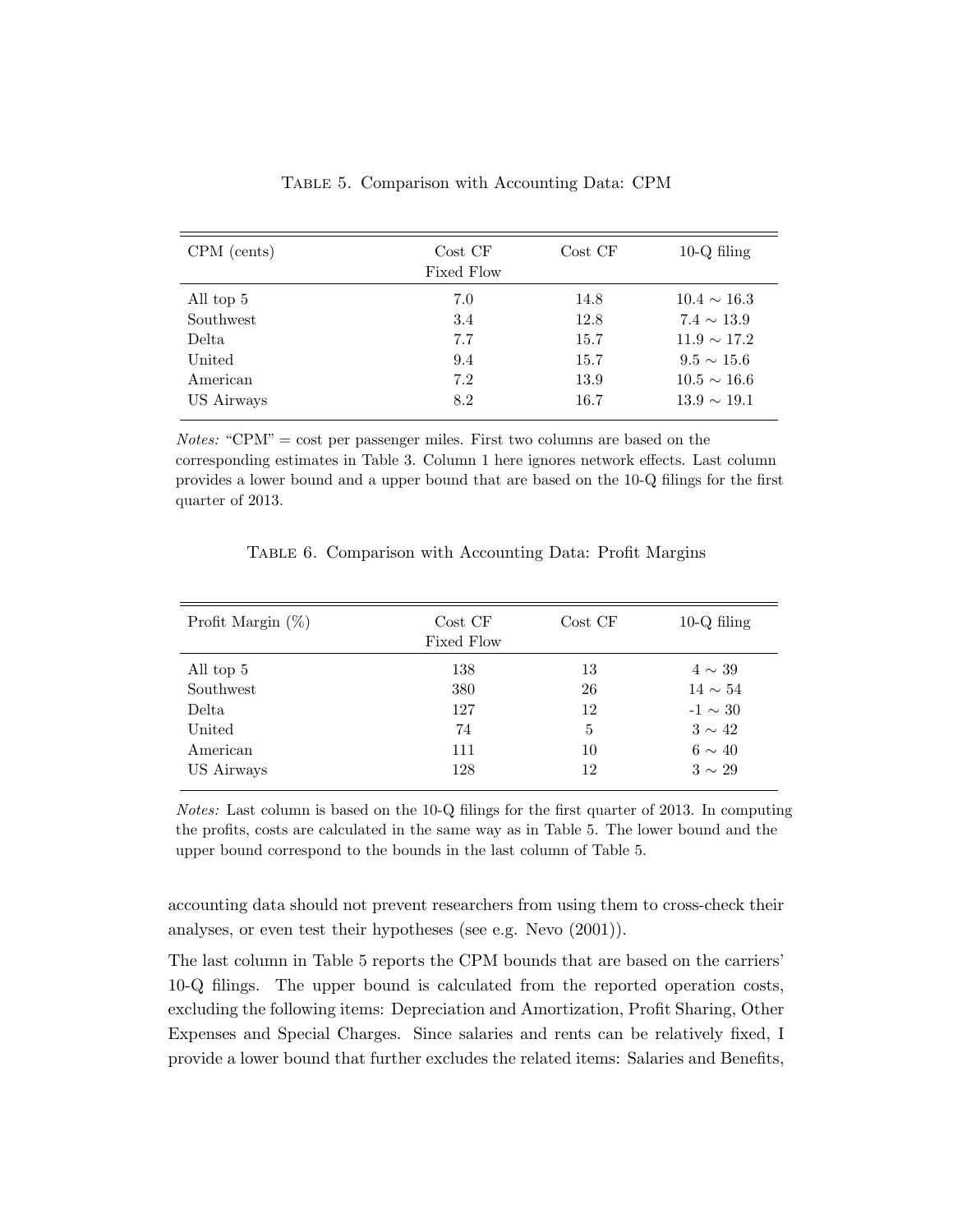Landing Fees and Airport Rents, and Other Rents. Note that this should be a fairly loose lower bound, because salaries are partly operation-dependent (e.g. pilots' earnings depend on the hours of flying) but have to be excluded as a whole, and landing fees, again operation-dependent, have to be excluded together with airport rents. For both bounds, total passenger miles are directly taken as reported in the filings.

Without network effects, I estimate the overall CPM for the top five carriers to be 7 cents. Berry and Jia (2010) finds a similar but slightly lower estimate of 6 cents for all the carriers. Compared with the accounting bounds, these estimates seem too small. Moreover, for each of the five carriers, the CPM estimate in Column 1 is below the accounting lower bound. On the other hand, the CPM estimates with network effects (Column 2) fall within the accounting bounds with only one exception (United).

The U.S. airline industry is relatively unprofitable.<sup>21</sup> The low cost estimates obtained without network effects seem to have difficulty in capturing this important feature. This observation is further confirmed in Table 6, which compares the estimated profit margins with the margins calculated from the 10-Q filings. We see that the estimates obtained with network effects, presented in Column 2, are more consistent with the accounting data.

4.3.2. Economies of Distance and Economies of Density. Recall that the polynomial  $h(\cdot, \theta)$  captures economies of distance and economies of density. As to economies of distance, the coefficients of the distance-squared and distance-cubed are both close-to-zero, as you can see in Column 4 and 5 of Table 3. In fact, the polynomial is mostly linear in distance within the range of the data points. However, the estimate for the polynomial constant in either column is positive, indicating that there is a "fixed" positive marginal cost even when the flight distance is close to zero. The "fixed" marginal cost captures the costs associated with airport rents, ground services, taking-off and landing, etc. that are incurred regardless of the distance of flying. Hence, the marginal cost per mile is decreasing, and it is in this sense that my estimates indicate economies of distance.

As to economies of density, Table 7 display the percentage of links on which economies of density are present (i.e.  $\partial h/\partial F_s < 0$ ), and the average derivative  $\partial h/\partial F_s$  across

<sup>21</sup>As noted by David Barger, CEO of JetBlue: "The U.S. airline industry has not, in aggregate, made a single penny of profit in its 99 years of existence." - Aviationweek, Feb, 2013. Also see discussions in Berry and Jia (2010) for recent developments.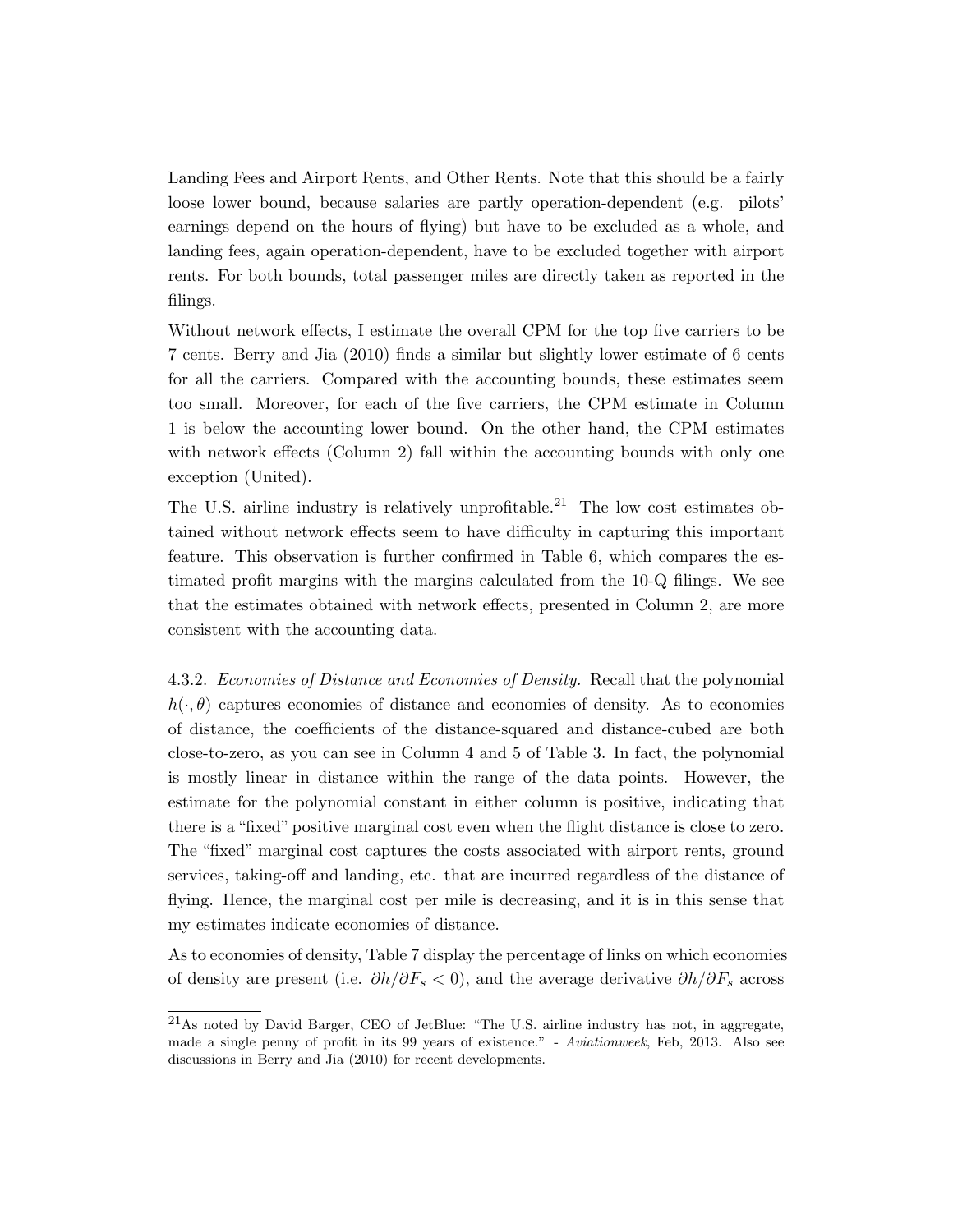|                                                  | Cost OLS | Cost CF<br>Fixed Flow | Cost CF |
|--------------------------------------------------|----------|-----------------------|---------|
| $\%$ of links with $\partial h/\partial F_s < 0$ | $99\%$   | 91%                   | $97\%$  |
| Average $\partial h/\partial F_s$                | $-1.13$  | $-0.40$               | $-0.97$ |

Table 7. Estimates of economies of density

Notes: The unit of the derivative is dollar per 10,000 passengers. Negative derivative indicates that the marginal cost on the link decreases as flow increases. Results are based on the estimates in Table 3 and 4.

all the links, based on the estimates from Column 3, 4 and 5 in Table 3, respectively. With network effects, 97% of the links exhibit economies of density, and the marginal cost is reduced by \$0.97 for each 10,000 additional passengers on average. Without network effects, economies of density are estimated to be less prevalent and smaller (91% and \$0.40).

To understand why the network effects imply larger economies of density, note that when the flows on a route are large, it is often the case that there are many other link-sharing routes that contribute to the flows. On such a route, when there is a price drop on the route, the direct increase in demand will often correspond to only small percentage increase in the flows, which is unlikely to entail much further increases in demand. This means that when network effects are present, the price elasticities on routes with large flows tend to be smaller than those on other routes, so are the implied marginal costs.

4.3.3. Route-level Negative Marginal Profits. Based on the estimates in Column 5 of Table 3, negative marginal profit is present on 78% of the routes, accounting for 19% of the passengers in the data. In general, pricing below marginal cost is suboptimal because increasing the price lowers the demand, which by the negative marginal profit, would lead to an increase in profit. However, with network effects present, increasing the price will in addition have negative effects on the demand for other routes, on which the marginal profits may be positive. In other words, although the carrier cannot break even on a route with price below marginal cost, the additional flow brought by the low price helps stimulate demand for the other routes, especially the link-sharing routes, in the network.

Interestingly, the routes with negative marginal profits are all one-stop. This is mostly likely because a one-stop, with two links, generally has more link-sharing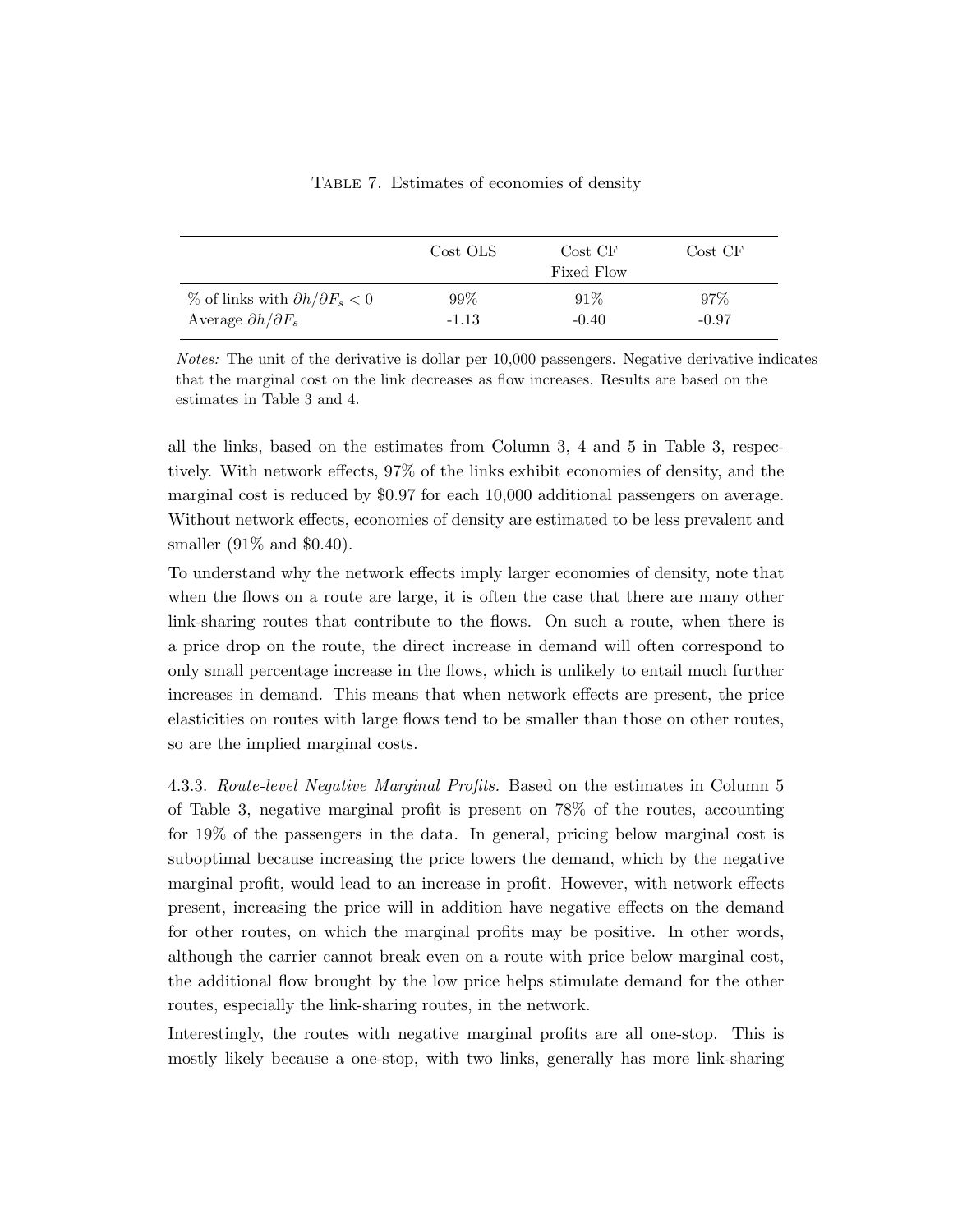routes than a non-stop. As mentioned, the negative marginal profits on one-stop routes seems to match the claim that "connecting traffic is the least profitable for the airline," made by Delta when it reduced the capacity that mostly served connection passengers at its Cincinnati hub.

As a comparison, without network effects, the estimates in Column 4 of Table 3 imply positive marginal profits on all the routes, and in addition, roughly the same level of marginal profits on nonstops and one-stops.

More generally speaking, pricing below marginal cost in a certain market may be very well explained if we also take into account related markets. A good example can be found in Benkard (2004), where he studies the industry dynamics of widebodied aircrafts and finds that short-run negative marginal profits are possible as a way to speed up production and reduce future cost. Another example is Skype, who provides the instant message service for free possibly in hopes of creating more users for its Internet phone-calling service.

# 5. Merger

Mergers have not been uncommon in the U.S. airline industry. Given that the airline industry is relatively unprofitable, it begs the questions from the companies' perspective: whether and if so why a merger is a solution to the unprofitability. This section starts with a discussion on the factors that may affect merger outcomes in important ways, then conducts several simulation exercises to quantitatively understand the effects of these factors.

5.1. Discussion. There are two possible scenarios after a consolidation. In the first scenario, the two carriers, while jointly maximizing profits, remain operating their respective networks separately. In this case, the merger is modeled as equivalent to a bilateral collusive arrangement between the two companies (a point noted by Baker and Bresnahan (1985)). This seems to be the case for the 2010 Southwest-AirTran merger. In the second scenario, a single consolidated carrier operates the combined networks, where the overlapping links are merged and the set of routes is re-generated. This is the case in, for example, the 2008 Delta-Northwest merger, the 2011 United-Continental merger, and the 2013 American-US Airways merger. Figure 3 depicts the United-Continental networks before and after merger.

There are several factors to be considered in an airline merger evaluation. First is the market power. Antitrust regulators are often mostly concerned with the potential increases in price caused by reduction of competition, which has also been the focus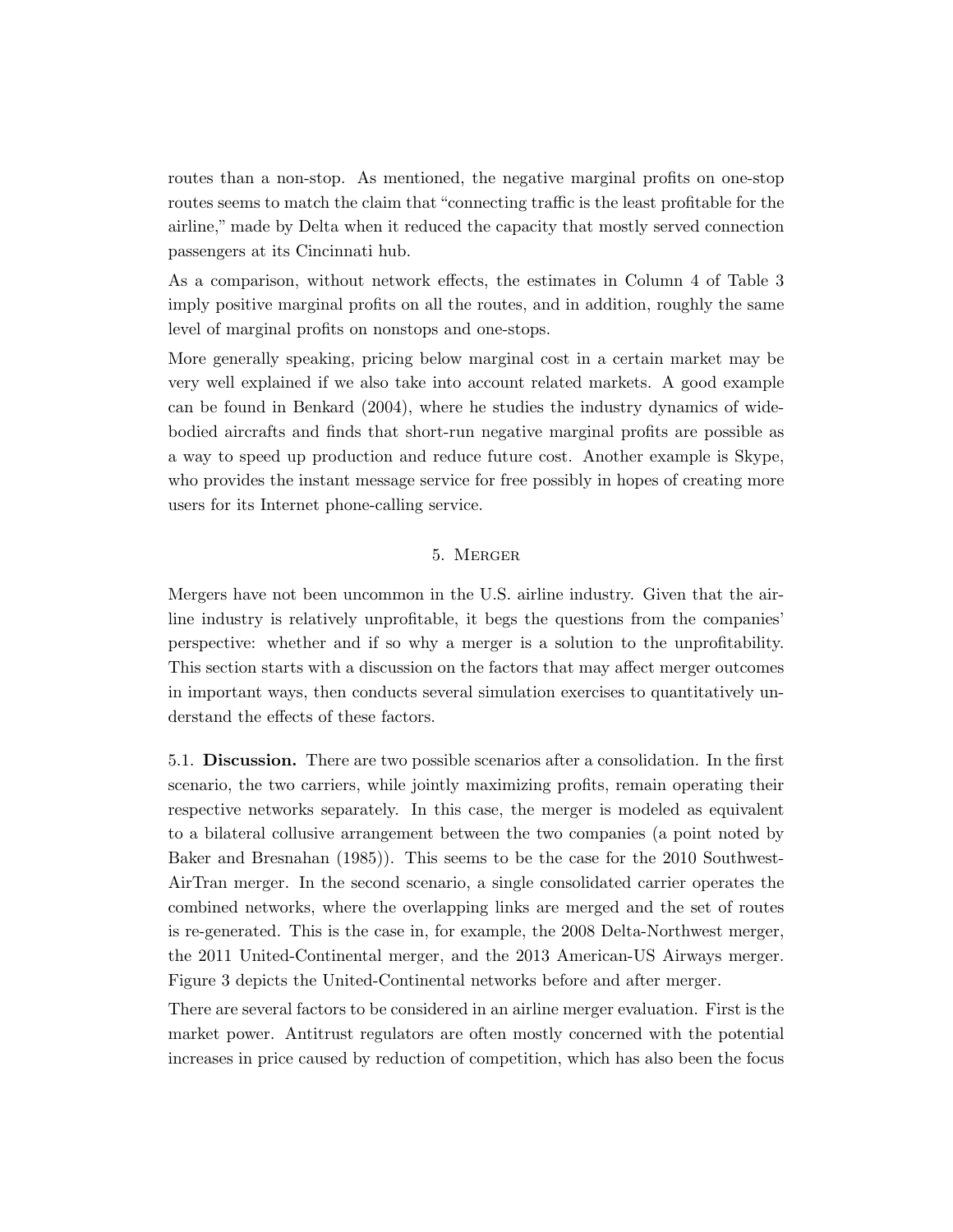

Figure 3. Networks of United and Continental before and after merger, restricted to the 25 most-visited cities in the U.S. Coordinates are longitude and latitude.

of many merger analyses in the economics literature (for the airline industry, see Kim and Singal (1993), Peters (2006)).

Second, there are the network effects. The airlines may need to be more careful about raising prices as the decreases in demand will have further negative effects on demand. More importantly, when networks are combined, the merged links will bear traffics from both of the two pre-merger networks, making the flows on the combined network likely more dense than either of the pre-merger networks. For the example depicted by Figure 4, both the passengers between  $t_1$  and  $t_2$  and between  $t_2$  and  $t_4$  may benefit from a second-type merger, as the flow on the  $t_2t_3$  segment of their connection flights will increase. Consumer benefits as such are often emphasized by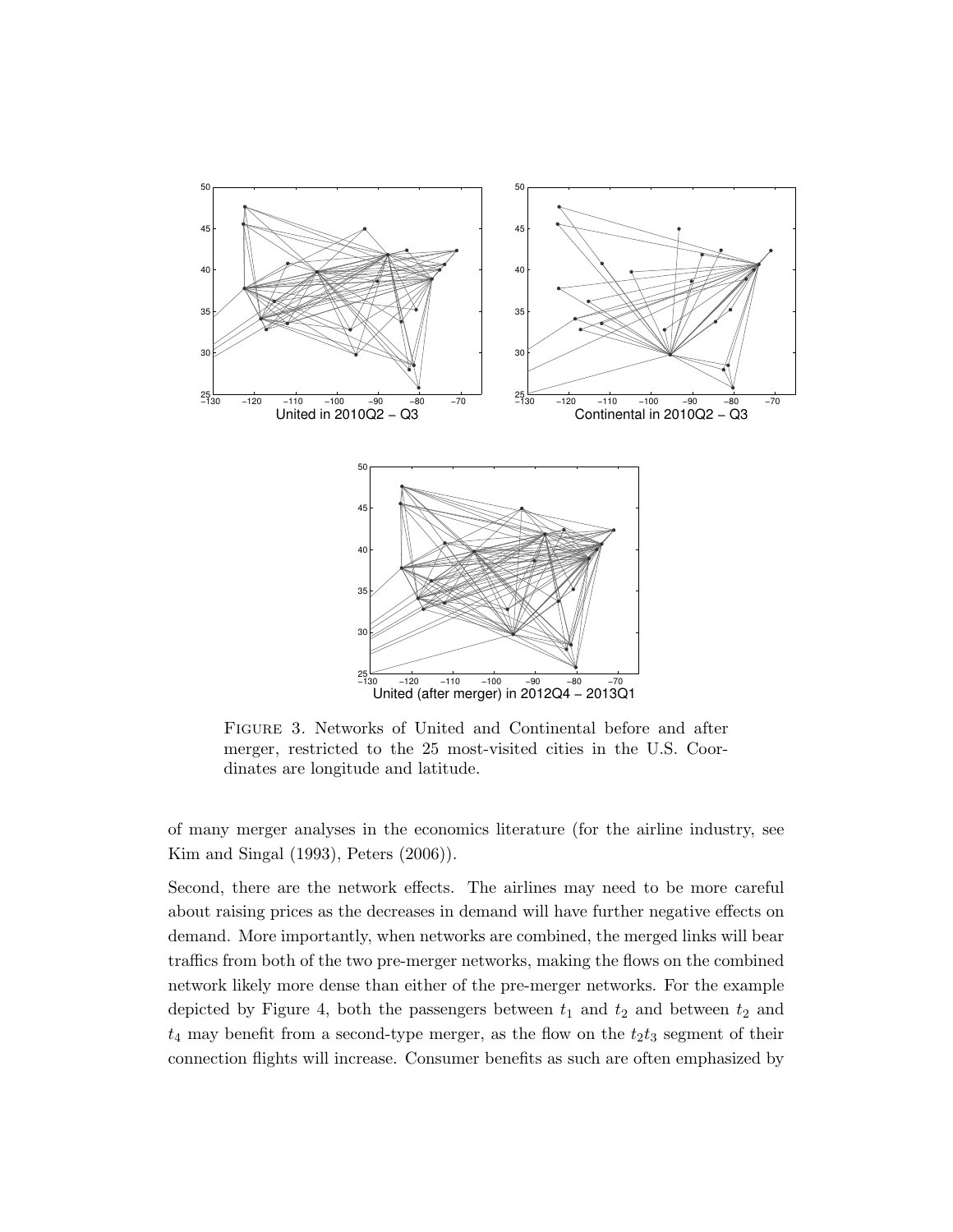

FIGURE 4. Example of Merger. Carrier 1's (carrier 2's) links are represented by the solid (dashed) lines.

airlines to justify mergers. For example, for its ongoing merger with US Airways, American Airlines claims that it will bring customers "a stronger airline that offers greater schedule options".22 23

The third factor is the possible creation of more routes. Of course, this can only happen in a second-type merger, where routes are re-generated from the larger combined network. In the example in Figure 4, a one-stop route between  $t_1$  and  $t_4$ will be created after the networks are combined, making it possible to fly between the two cities, which would be unserved otherwise. As a matter of fact, the other consumer benefit stated by the American Airlines for its merger is "access to more destinations".

The forth factor is also unique to the second-type merger. Combining the overlapping routes in the pre-merger networks indicates some loss of product differentiation. In the example in Figure 4, the two nonstop routes between  $t_2$  and  $t_3$ , once combined, will be seen as a single product by the consumers. In our model, the degree of product differentiation is captured by the nesting parameter  $\lambda$ .<sup>24</sup>

It is important to note that these factors do not act independently. For example, while new routes are created in a second-type merger, the additional demand brought

 $^{22}$ By Scott Kirby, President of American Airlines. See http://www.usairways.com/en-US/aboutus/pressroom/newamerican.html?cint=update 21132.

 $^{23}$ Richard (2003) has been the only analysis that considers the frequency changes after a merger. However, his analysis abstracts away from much of the network structure.

 $^{24}$ Another consideration which may play a role in mergers but here I do not focus on, is economies of density. In general, they work in favor of the second-type merger where links are usually more densely flown. See Brueckner and Spiller (1991). Removing economies of density does not change the qualitative results of this section.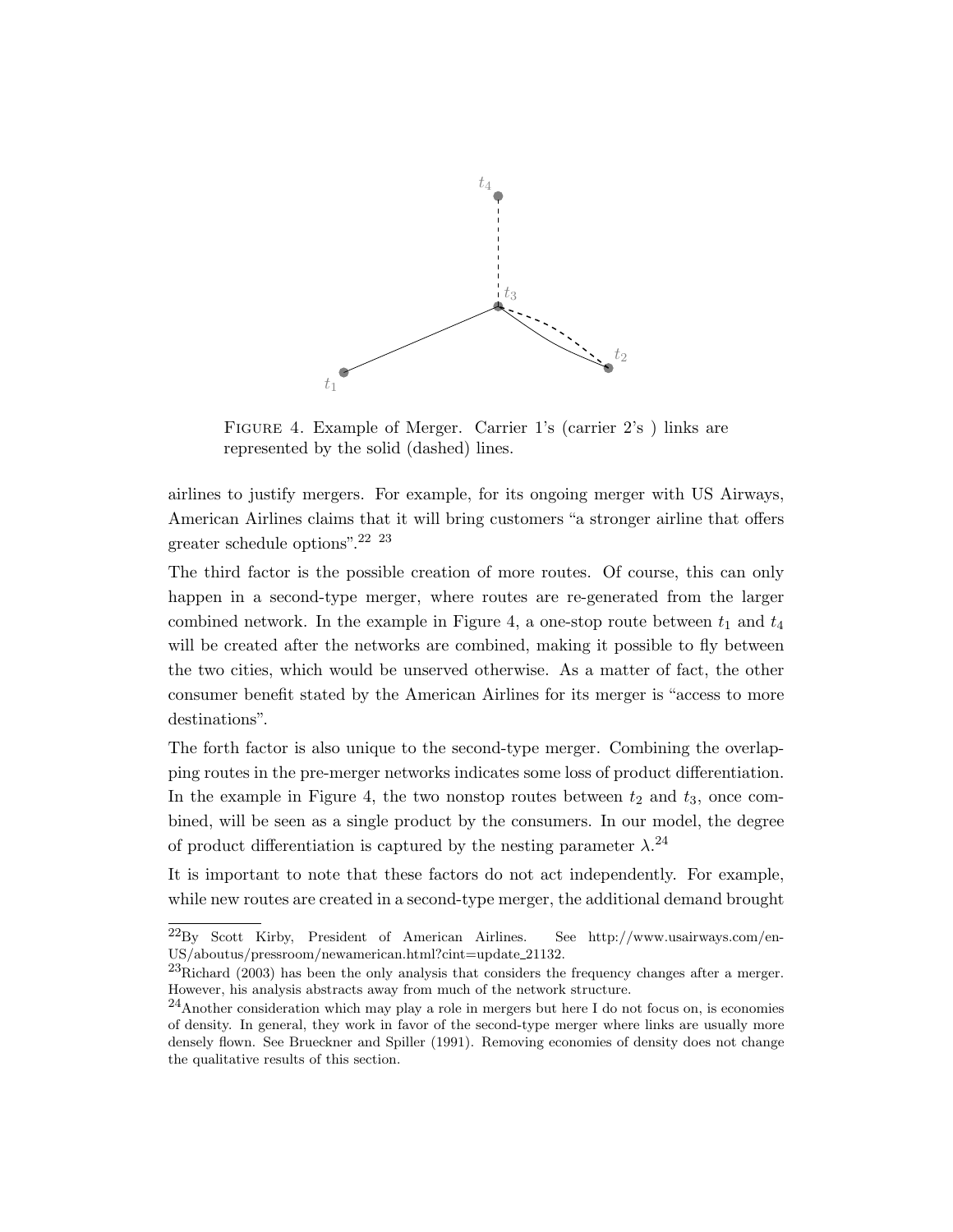by these routes will stimulate the demand on the existing ones through the network effects; even disregarding the new routes, a second-type merger is argued in favor of by the network effects and argued against by the loss of differentiation, it is hence unclear if combining networks is better in terms of profitability. As an attempt to quantitatively understand the effects of these factors, I conduct several simulation exercises.

5.2. Simulation Method. The method makes use of the estimated model, and applies the Bertrand-Nash equilibrium to simulate the outcomes.<sup>25</sup> The results will, of course, depend on the specific pre-merger network structures. Ideally, I would like to use the observed networks as large as those in the estimation to produce results most relevant to the industry. Unfortunately, as explained below, such large networks would render the computation virtually infeasible. Therefore I will use smaller networks that capture the multi-hub structure in the industry as much as possible. The purpose of the exercises is not to provide the most pertinent predictions, but to understand how each factor affects the profitability of either type of merger.

More specifically, for given sets of carriers and cities, the city characteristics, and the networks, one can compute a set of equilibrium prices under the estimated model<sup>26</sup>, by searching a solution to the first-order conditions (2.9). The equilibrium demand, flow and marginal costs can all be readily computed once the equilibrium prices are found. We will compare the equilibria before and after a merger, where the merger changes the set of products and ownerships according to the identities of the two consolidating carriers and the type of the merger.

The algorithm for equilibrium is presented in the appendix. Basically it starts with a guess of prices and iteratively updates it with (2.9) until a solution is found. There are two aspects of computational burden. First, as pointed out in Section 3.1, the computation of  $\partial q/\partial p$  can be very expensive, and moreover, it needs to be computed many times as the algorithm searches for a solution. Second, the time needed for convergence towards a solution seems to increase with the magnitude of network

 $^{25}$ Applications of this approach include Nevo (2000), Dubé (2004) and Peters (2006). The method is useful in evaluating the short-run post-merger industry outcome. In the medium to long-run, industry dynamics may become more relevant (see Benkard, et. al. (2010)).

 $^{26}$ More precisely, the estimated effects of route characteristics on demand and the effects of both route and link characteristics on marginal costs. The carrier fixed-effects and route-specific random fixed-effects are ignored.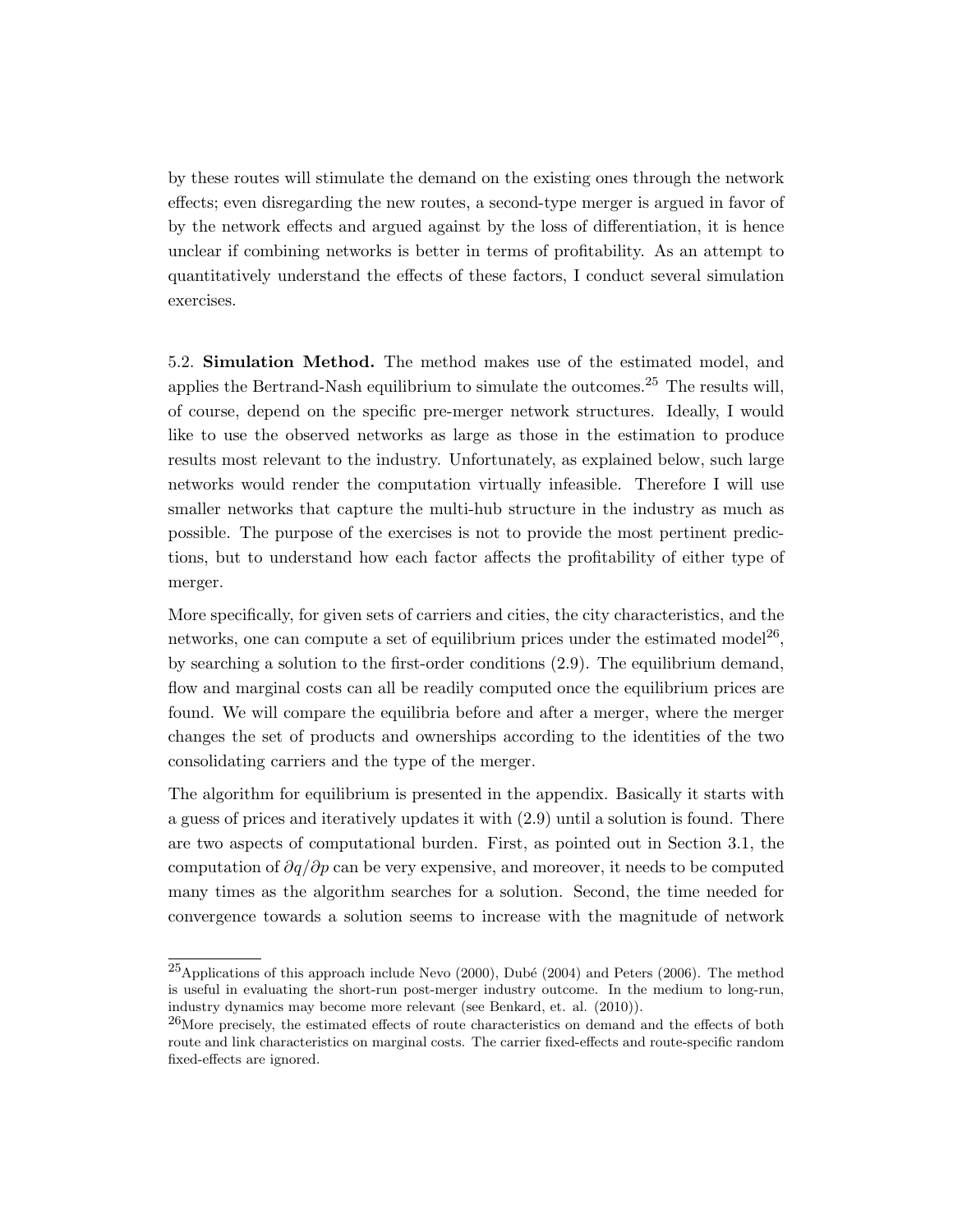effects. These make it very burdensome to compute equilibrium for large hub-andspoke or multi-hub networks, because such networks typically have large-size  $\partial q/\partial p$ and considerable network effects.

To be computationally feasible and to capture the multi-hub structure in the industry, I use the U.S. airline networks in 2010 right before United's acquisition of Continental, restricted to 5 major legacy carriers (i.e. Delta, United, American, US Airways, and Continental) and the 25 most-visited cities. Since the restriction is a considerable simplification of the large networks observed in the industry, from this point on I feel obligated to state these airline names with quotation marks. I simulate two mergers, one between "United" and "Continental", the other between "American" and "US Airways".

5.3. Results. Table 8 displays the results from the "Continental" - "United" merger simulation, including the percentage changes of total profits, total passenger miles (PM), revenue per passenger mile (RPM), cost per passenger mile (CPM), and the average flow across links. The numbers inside the parentheses are the corresponding percentage changes averaged across the other carriers. The last two rows of the table display the number of links and routes of the merged carrier. In the same manner, Table 9 displays the results from the "American" - "US Airways" merger simulation.

|                   | Separate<br>Fixed Flow | Separate    | Combined<br>W/O<br>new routes | Combined      |
|-------------------|------------------------|-------------|-------------------------------|---------------|
| Profits $(\%)$    | 0.9(0.6)               | 2.2(0.9)    | $10.8(-1.1)$                  | 14.4 $(-2.4)$ |
| PM $(\%)$         | $-3.7(-0.1)$           | $-5.9(1.1)$ | 1.9(0.3)                      | $6.0(-0.6)$   |
| $RPM (\%)$        | 2.3(0.5)               | $1.4(-0.1)$ | $1.4(-0.4)$                   | $1.5(-0.4)$   |
| CPM $(\%)$        | 0.2(0.0)               | $0.6(-0.1)$ | $0.4(-0.1)$                   | $0.7(-0.1)$   |
| Flow dens. $(\%)$ | $-3.3$ $(-0.2)$        | $-5.2(1.0)$ | 14.0(0.1)                     | 19.9 $(-0.8)$ |
| $#$ Links         | 144                    | 144         | 131                           | 131           |
| $#$ Routes        | 1244                   | 1244        | 1208                          | 1294          |

Table 8. "Continental" - "United" Merger Simulation.

Notes: PM is total passenger miles, RPM is revenue per passenger mile, and CPM is cost per passenger mile. The numbers outside the parentheses are the percentage changes casued by merger for the merged airlines, while the numbers in the parentheses are the average percentage changes across the other carriers.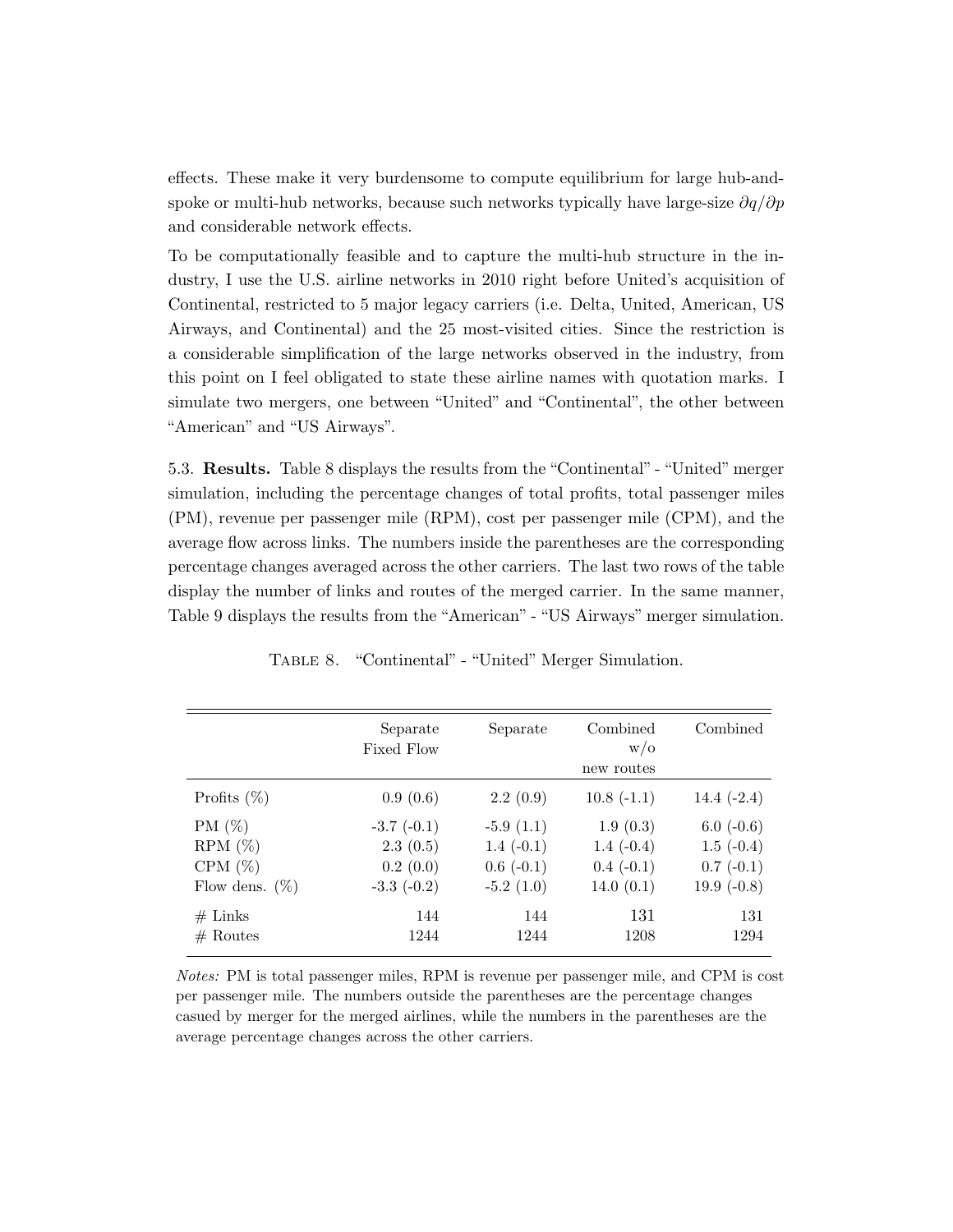|                   | Separate<br>Fixed Flow | Separate        | Combined<br>W/O<br>new routes | Combined     |
|-------------------|------------------------|-----------------|-------------------------------|--------------|
| Profits $(\%)$    | 1.2(1.3)               | 3.6 $(2.6)$     | $20.7(-2.5)$                  | $25.6(-4.5)$ |
| $PM (\%)$         | $-6.7(0.9)$            | $-8.4(2.5)$     | 4.4 $(-0.4)$                  | $9.4(-1.9)$  |
| $RPM (\%)$        | 4.8(0.2)               | $2.0(-0.0)$     | $3.8(-0.5)$                   | $2.0(-0.0)$  |
| CPM $(\%)$        | $0.2(-0.0)$            | $0.3(-0.1)$     | $-0.3$ $(-0.1)$               | $0.1(-0.0)$  |
| Flow dens. $(\%)$ | $-6.6$ $(-0.7)$        | $-6.6$ $(-0.7)$ | $23.0(-0.4)$                  | $29.8(-2.0)$ |
| $#$ Links         | 103                    | 103             | 175                           | 175          |
| $#$ Routes        | 1656                   | 1656            | 1561                          | 1813         |

Table 9. "American" - "US Airways" Merger Simulation.

Notes: See the notes for Table 8.

Column 2 in both tables displays the results for a first-type merger, where the carriers resume separate operations on their respective networks. We see here that the main force at work is the market power: as two carriers merge and jointly maximize their profits, they raise prices (RPM), which leads to decreases in demand (PM). Overall, the profit increases are relatively small (2.2% and 3.6%).

Column 4 in both tables displays the results for a second-type merger. We see that by combining their networks, carriers are able to achieve much higher profit increases (14.4% and 25.6%). Perhaps more importantly, in both simulations, even though the merged carrier raises prices, it is still able to see increases in demand. The qualitative result seems to fit what happened in the United-Continental merger: Comparing the second quarter of 2012 with the second quarter of 2010, the average price of United-Continental increased by 14.5%, about 1 percentage point higher than the average of the other major carriers; the total domestic passengers of United-Continental increased by 10%, about 7 percentage points higher than the average of the other major carriers.<sup>27</sup>

The large magnitude of increases in flow density in both second-type mergers (19.9% and 29.8%) indicate that network effects are an contributing factor to the profitability. Column 3 further confirms this by displaying the results from simulating the same mergers as in Column 4 except for that they only allow post-merger routes

<sup>&</sup>lt;sup>27</sup>These statistics are estimated from the DB1B data. United acquired Continental in October, 2010. The integration of operations was completed in 2012.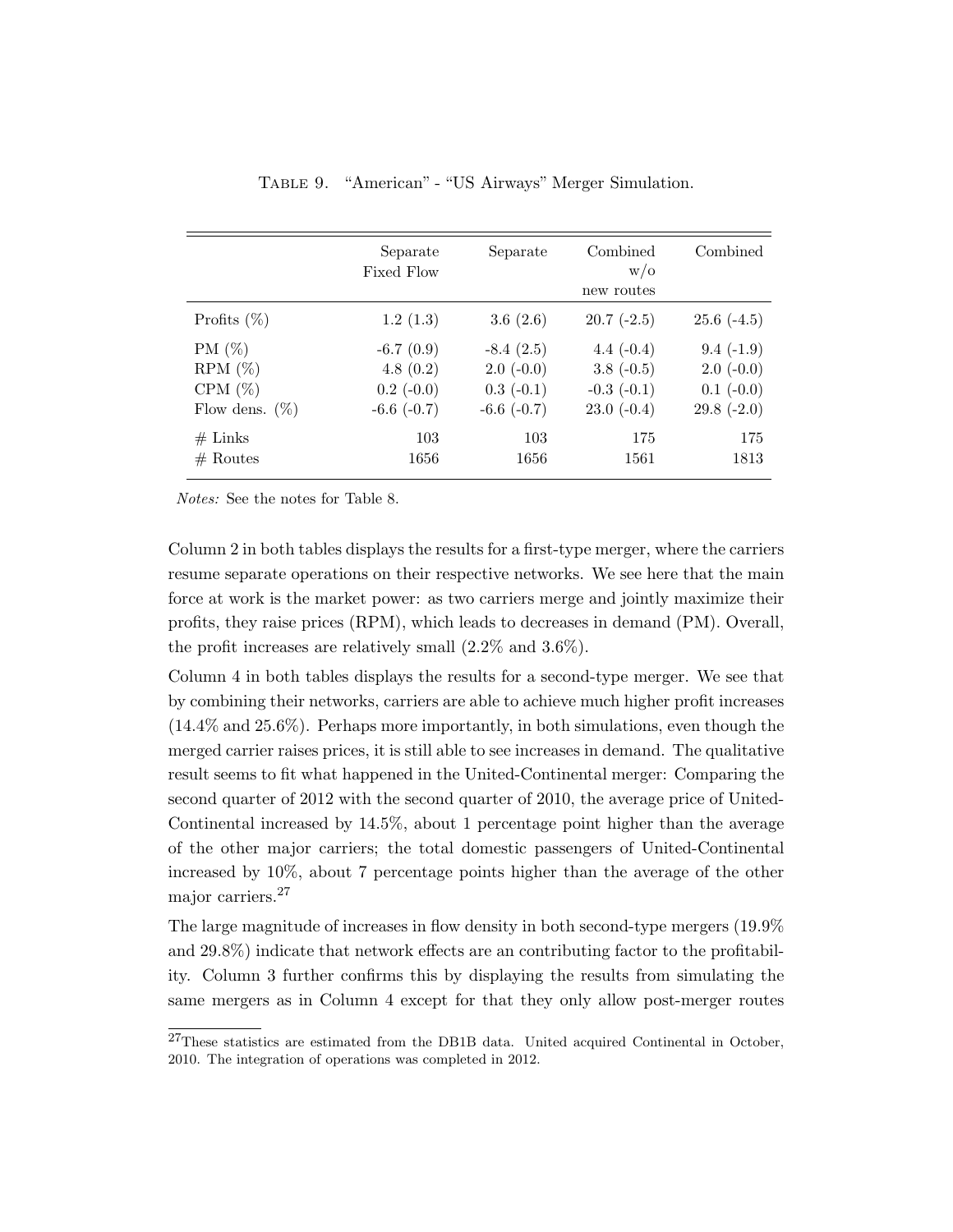that overlap with those in the pre-merger networks, which removes the effect of route creation. Nevertheless, we see that the profit increases are much larger than those of the first-type mergers, suggesting that network effects are able to overcome the loss of product differentiation in a second-type merger.

As a final comparison, Column 1 displays the results of first-type mergers using the model without network effects.<sup>28</sup> We see that the profit increases are very small. Note that it can be a far-fetched exercise to use the model without network effects to simulate second-type mergers, because the model does not determine flow endogenously and thus has to assign flows to the combined network by some devised rules.

### 6. Conclusion

By accounting for the network effects of demand, this paper offers new insights into the structure and profitability of the airline industry. Compared with previous studies, the paper finds higher estimates of marginal costs, which seem more consistent with the relative unprofitability of the industry. With the network effects present, below-marginal-cost pricing becomes possible and is found on many routes in the U.S. The paper also looks into the role of network effects in airline mergers, and finds that, in a merger, carriers can obtain higher profit increases by combining their networks rather than resuming separate operations.

Like other discrete-choice studies of the industry, the analysis in this paper, while focusing on the relation among price, flow, demand and cost structure, takes the networks as given. There have been some works in economics that explicitly study the network choices of airline carriers. Hendricks et al. (1999) studies carriers' network choice in a duopoly environment. Benkard et al. (2010) estimate the entry decisions of carriers in a dynamic setting. These two lines of research should be seen complementary, as the demand and cost structure are the building blocks of the preferences behind the carriers' choices. That being so, it would be interesting for future research to explore whether and how the presence of network effects has caused the hub-and-spoke to emerge as the dominant feature of airline networks.

 $^{28}$ More specifically, it uses the model where flow is exogenously given, and the corresponding estimates. The flows entering the utility are kept fixed throughout the merger. This is similar to the merger analyses where possible changes in flight frequencies are ignored.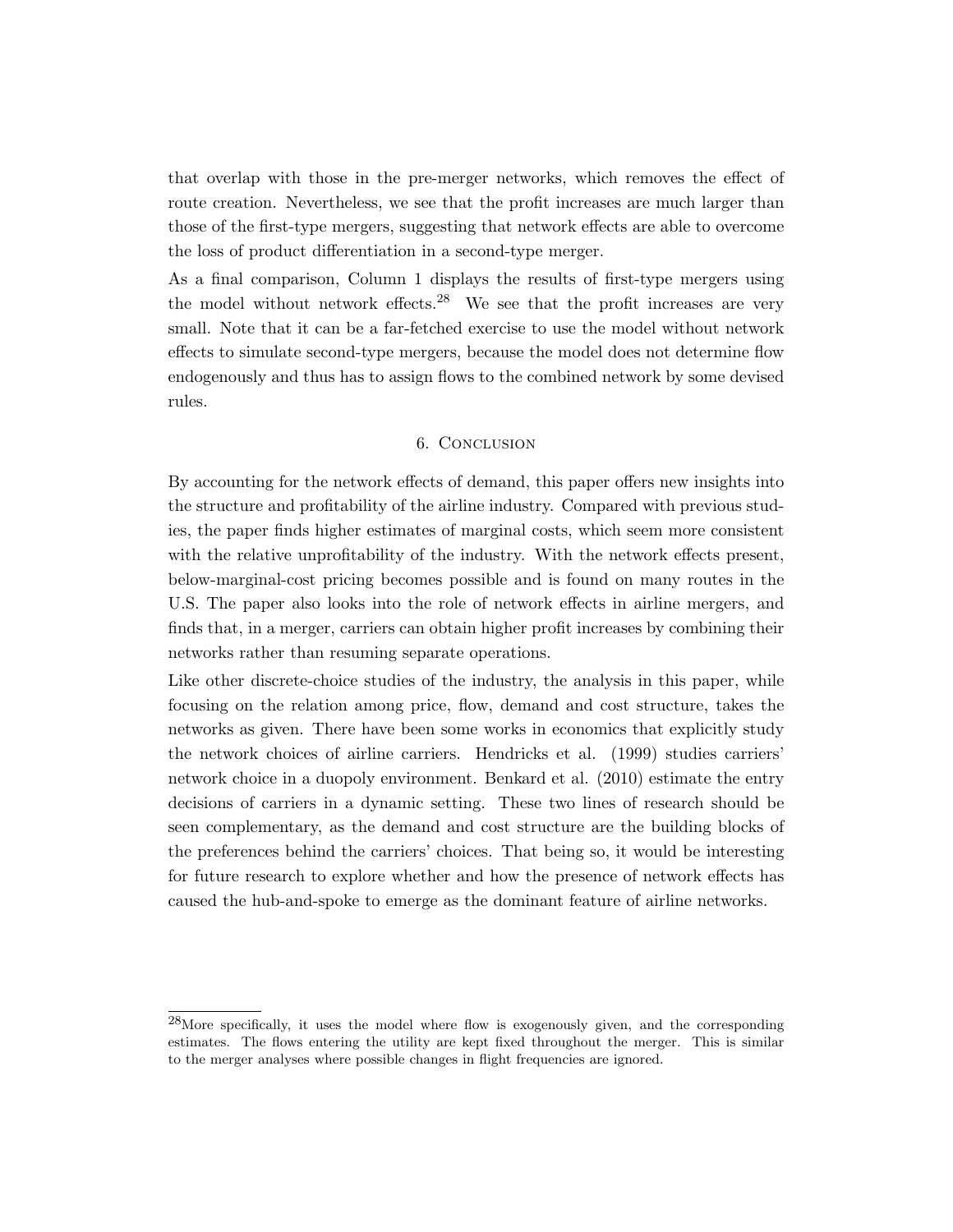# 7. Appendix

7.0.1. Logarithm Specification. We focus on the within-nest (i.e. conditional on flying) choice as described in Section 2.2, where a product has been defined as a route. Now suppose that product is defined as a flight. For example, if there are 10 flights per week flying between the city pair on route  $j$ , then the 10 flights are separate products in the market. Suppose that the mean utility of taking flight  $\ell$  on route j is  $w_i$ . This is, of course, a simplification as the flights on the same route may have different prices and unobserved characteristics. Using a nested logit model where the nests are the routes, the choice probability of nest  $j$  is

$$
\frac{\left(\sum_{\ell \in j} e^{w_j/\gamma}\right)^{\gamma}}{\sum_k \left(\sum_{\ell \in k} e^{w_k/\gamma}\right)^{\gamma}} = \frac{e^{(\gamma \log(n_j) + w_j)}}{\sum_k e^{(\gamma \log(n_k) + w_k)}}
$$

where  $n_j$  is the number of flights (or, the flight frequency) on route j. Hence it is equivalent to treating the mean utility of route j as  $(w_j + \gamma \log(n_j))$ . This motivates the logarithm specification in  $(2.3)$  and  $(2.4)$ .

7.0.2. Uniqueness of fixed point. I first present an easy-to-obtain bound on the parameters that guarantees uniqueness, then I offer a description of my computational experiences.

**Proposition** Let  $\overline{\gamma} = \max(\gamma_1, \gamma_2)$ . If parameters are such that  $\overline{\gamma}/\lambda \leq 1/2$ , the fixed point of  $\Psi(p, \cdot)$  is unique.

**Proof** Let  $q^* \gg 0$  be a fixed point of  $\Psi$ , and  $q \gg 0$  be some other demand. Define a "distance" measure:  $\mathbf{z}$  and  $\mathbf{z}$ 

$$
\sigma(q, q^*) = \max_{j} \left\{ \max \left\{ \frac{q(j)}{q^*(j)}, \frac{q^*(j)}{q(j)} \right\} \right\}
$$

Note that  $\sigma$  is always no less than 1, and  $\sigma = 1$  means  $q = q^*$ . Note that the distance is also defined for any two positive vectors with the same length. For any  $j$ , we have

$$
\Psi_j(p,q) = \frac{\left(\sum_{k \in m} e^{w_k/\lambda + f_k/\lambda}\right)^{\lambda - 1} e^{w_j/\lambda + f_j/\lambda}}{1 + \left(\sum_{k \in m} e^{w_k/\lambda + f_k/\lambda}\right)^{\lambda}}
$$

where  $w_j \equiv \beta' x_j - \alpha p_j + \xi_j$ , and  $f_j$  is specified as a function of q through (2.3), (2.4) and (2.1), which we write as  $f = \phi(q)$ . Let  $f^* = \phi(q^*)$ . It is not difficult to see that

$$
\sigma\left(e^f,e^{f^*}\right) \leq \sigma(q,q^*)^{\overline{\gamma}}
$$

It is also not difficult to see that

$$
\frac{\Psi_j(p,q)}{q_j^*} = \frac{\Psi_j(p,q)}{\Psi_j(p,q^*)} < \sigma \left(e^f, e^{f^*}\right)^{2/\lambda}
$$

An easy loose bound of  $\sigma(\Psi(p,q), q^*)$  is then obtained:

$$
\sigma(\Psi(p,q),q^*) < \sigma(q,q^*)^{2\overline{\gamma}/\lambda}
$$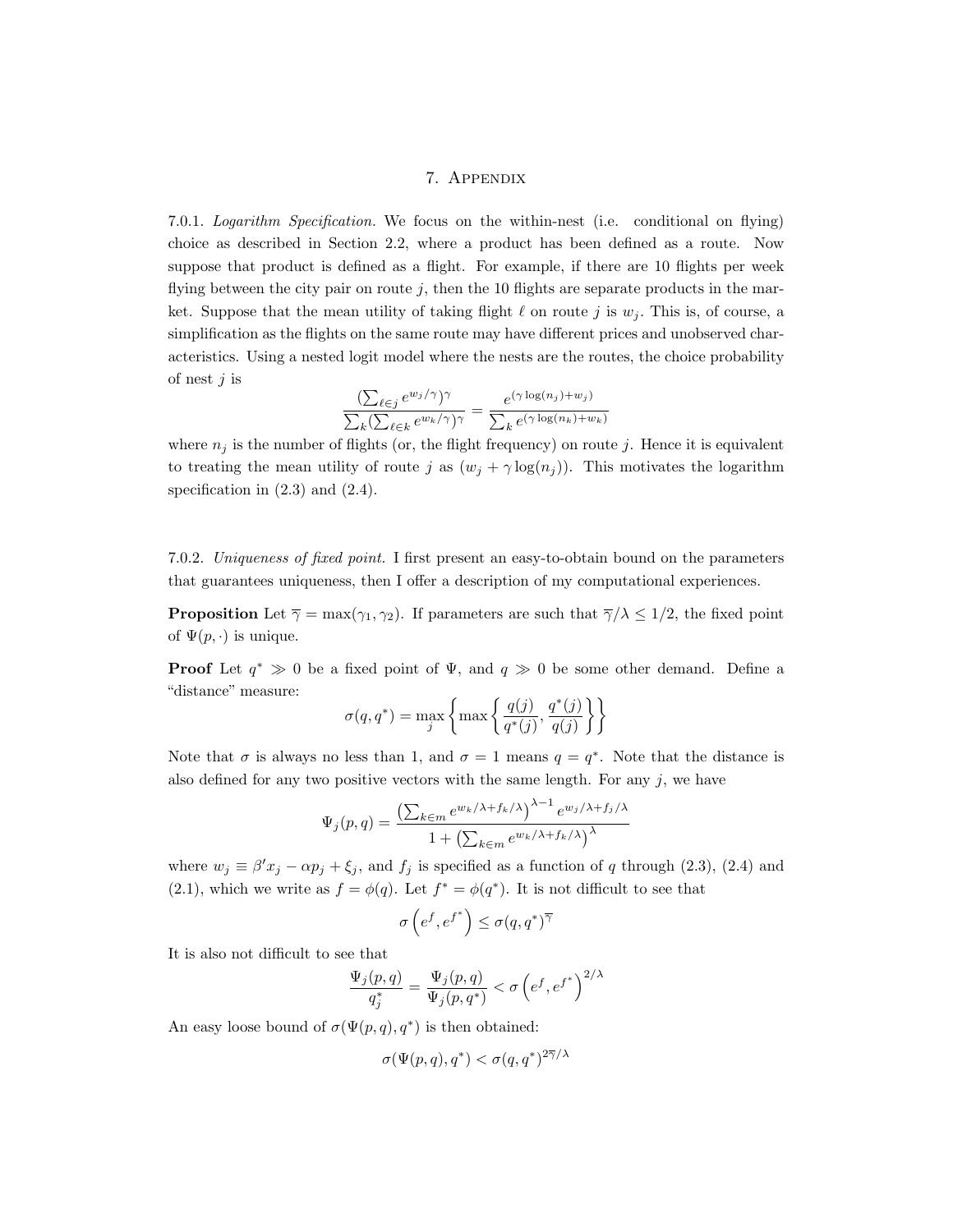If  $\overline{\gamma}/\lambda \leq 1/2$ , then the above implies that q cannot be a fixed point. Since q is any demand, we conclude that  $q^*$  is the unique fixed point. Furthermore,  $\Psi$  acts like a contraction in terms of the "distance" defined by  $\sigma$ , and iteration of it converges to the fixed point.

The result above does not apply to the estimates of Table.3. But it shows that for a range of reasonable parameter values, the uniqueness of demand can be easily guaranteed. In computation, I iterate  $\Psi(p, \cdot)$  to find a fixed point. In my experiences, as long as  $\gamma < \lambda$ , different starting points always lead to the same limit. When  $\gamma > \lambda$ , the iteration typically diverges.

7.0.3. Computation of Equilibrium. With the network effects, prices in one market may affect the demand on another market. Hence it does not seem plausible to solve for equilibrium prices market by market. Instead, they need to be found all together. My algorithm is presented below. For small-size networks, it runs quickly and often converges easily. For larger networks, the computation becomes more burdensome and the convergence becomes much more difficult. It is worth noting that damping the update of price can be helpful for convergence.

- (1) Start with a initial price vector  $p^0$ , which contains the prices for all the routes in the networks.
- (2) Enter iteration L: Find the fixed-point demand q corresponding to  $p<sup>L</sup>$  by iterating  $\Psi(p^L, \cdot).$
- (3) With price  $p<sup>L</sup>$  and demand q given, compute the matrix D (see Sec.3.1) and the vector of marginal costs  $mc$ . Then update the price using the first-order conditions  $(2.9)$ :  $p^{L+1} = mc - D^{-1}q$ .
- (4) Exit if  $||p^L p^{L+1}||$  is adequately small, go to Step 2 otherwise.

#### **REFERENCES**

- [1] Aguirregabiria, Victor. and Chun-Yu Ho (2011): "A Dynamic Oligopoly Game of the US Airline Industry: Estimation and policy experiments." Journal of Econometrics, vol. 168(1), 156–173.
- [2] Adler, Nicole (2001), "Competition in A Deregulated Air Transportation Market." European Journal of Operational Research, 129: 337-345.
- [3] Abdelghany, Ahmed and Khaled Abdelghany (2010), Chapter 1 in "Modeling Applications in the Airline Industry." Ashgate Publishing.
- [4] Baker, Jonathan and Timothy Bresnahan (1985): "The Gains from Merger or Collusion in Product-Differentiated Industries." Journal of Industrial Economics, 33: 427–44.
- [5] Benkard, Lanier, Aaron Bodoh-Creed and John Lazarev (2010): "Simulating the Dynamic Effects of Horizontal Mergers: U.S. Airlines." Working Paper.
- [6] Benkard, Lanier (2004): "A Dynamic Analysis of the Market for Wide-Bodied Commercial Aircraft." Review of Economic Studies, 71(3): 581-611.
- [7] Berry, Steven (1992): "Estimation of a Model of Entry in the Airline Industry." Econometrica, 60, 889-917.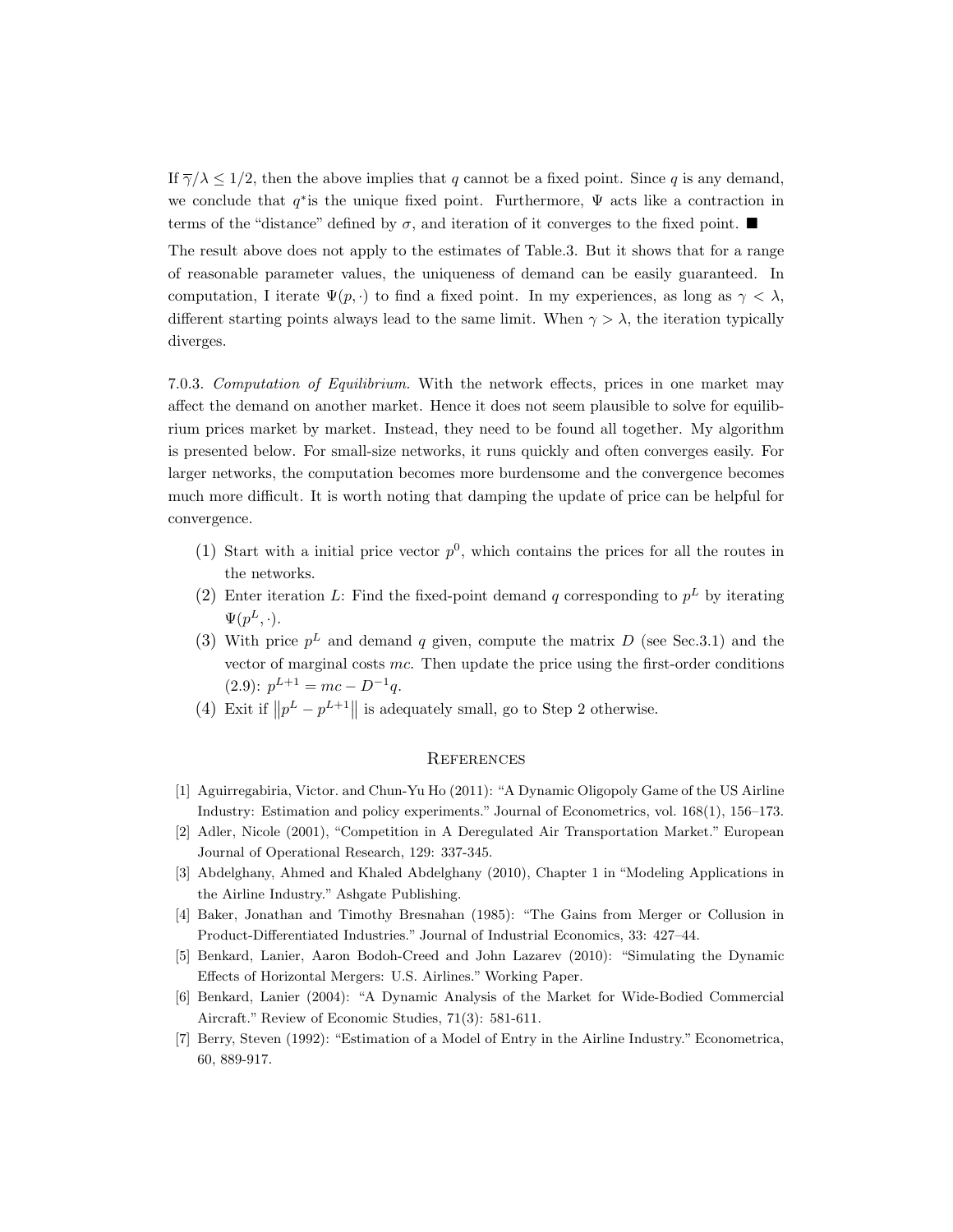- [8] Berry, Steven, Michael Carnall and Pablo T. Spiller (2006): "Airline Hubs: Costs, Markups and the Implications of Customer Heterogeneity." In Advances in Airline Economics: Competition Policy and Antitrust, Vol. 1, ed. Darin Lee, 183–214. Amsterdam: Elsevier.
- [9] Berry, Steven, James Levinsohn and Ariel Pakes (1995): "Automobile Prices in Market Equilibrium." Econometrica, 63(4): 841-90.
- [10] Berry, Steven, Panle Jia (2010): "Tracing the Woes: An Empirical Analysis of the Airline Industry." American Economic Journal: Microeconomics 2, Vol. 2(3), 1-43.
- [11] Borenstein, Severin (1989): "Hubs and High Fares: Dominance and Market Power in the U.S. Airline Industry." Rand Journal of Economics, 20, 344-365.
- [12] ————– (1991): "The Dominant-Firm Advantage in Multiproduct Industries: Evidence from the U.S. Airlines." Quarterly Journal of Economics, 106, 1237–66.
- [13] Bramoull´e, Yann, Habiba Djebbari and Bernard Fortin (2009), "Identification of peer effects through social networks." Journal of Econometrics, 150(1): 41–55.
- [14] Brueckner, Jan K., and Pablo T. Spiller (1991): "Competition and Mergers in Airline Networks." International Journal of Industrial Organization, 9, 323-342.
- [15] ————– (1994): "Economies of Traffic Density in the Deregulated Airline Industry." Journal of Law and Economics, 37, 379-415.
- [16] Caves, Douglas, Laurits Christensen and Michael Tretheway (1984): "Economies of Density Versus Economies of Scale: Why Trunk and Local Service Airline Costs Differ." Rand Journal of Economics, 15, 471-489.
- [17] Crawford, G., O. Shcherbakov and M. Shum (2011): "The Welfare Effects of Monopoly Quality Choice: Evidence from Cable Television Markets." Working Paper.
- [18] Dubé, Jean-Pierre (2005): "Product Differentiation and Mergers in the Carbonated Soft Drink Industry." Journal of Economics and Management Strategy, 14(4).
- [19] Economides, Nicholas (1996): "The Economics of Networks." International Journal of Industrial Organization, vol. 14, no.6.
- [20] Einav, Liran and Jonathan Levin (2010): "Empirical Industrial Organization: A Progress Report.", Journal of Economic Perspectives, 24(2):145–162.
- [21] Gillen, David W., William G. Morrison, and Christopher Stewart. (2003): "Air Travel Demand Elasticities: Concepts, Issues and Measurement." Department of Finance Cananda Report.
- [22] Givoni, Moshe and Piet Rietveld (2009): "Airline's Choice of Aircraft Size Explanations and Implications." Transportation Research Part A, 43, 500-510.
- [23] Hendricks, Ken, Michele Piccione, and Guofu Tan (1999): "Equilibria in Networks." Econometrica, 67(6), 1407-1434.
- [24] Kim, Han E. and Vijay Singal (1993): "Mergers and Market Power: Evidence from the Airline Industry", American Economic Review, 83, 549-569.
- [25] Manski, Charles F. (1993) "Identification of Endogenous Social Effects: The Reflection Problem." Review of Economic Studies, 60(3): 531-542.
- [26] Mayer, Christopher and Todd Sinai (2003): "Network Effects, Congestion Externalities, and Air Traffic Delays: Or Why Not All Delays Are Evil?" American Economic Reivew, 93(4), 1194-1125.
- [27] McFadden, Daniel. (1981): "Econometric Models of Probabilistic Choice." Structural Analysis of Discrete Data with Econometric Applications, 198– 272, MIT Press.